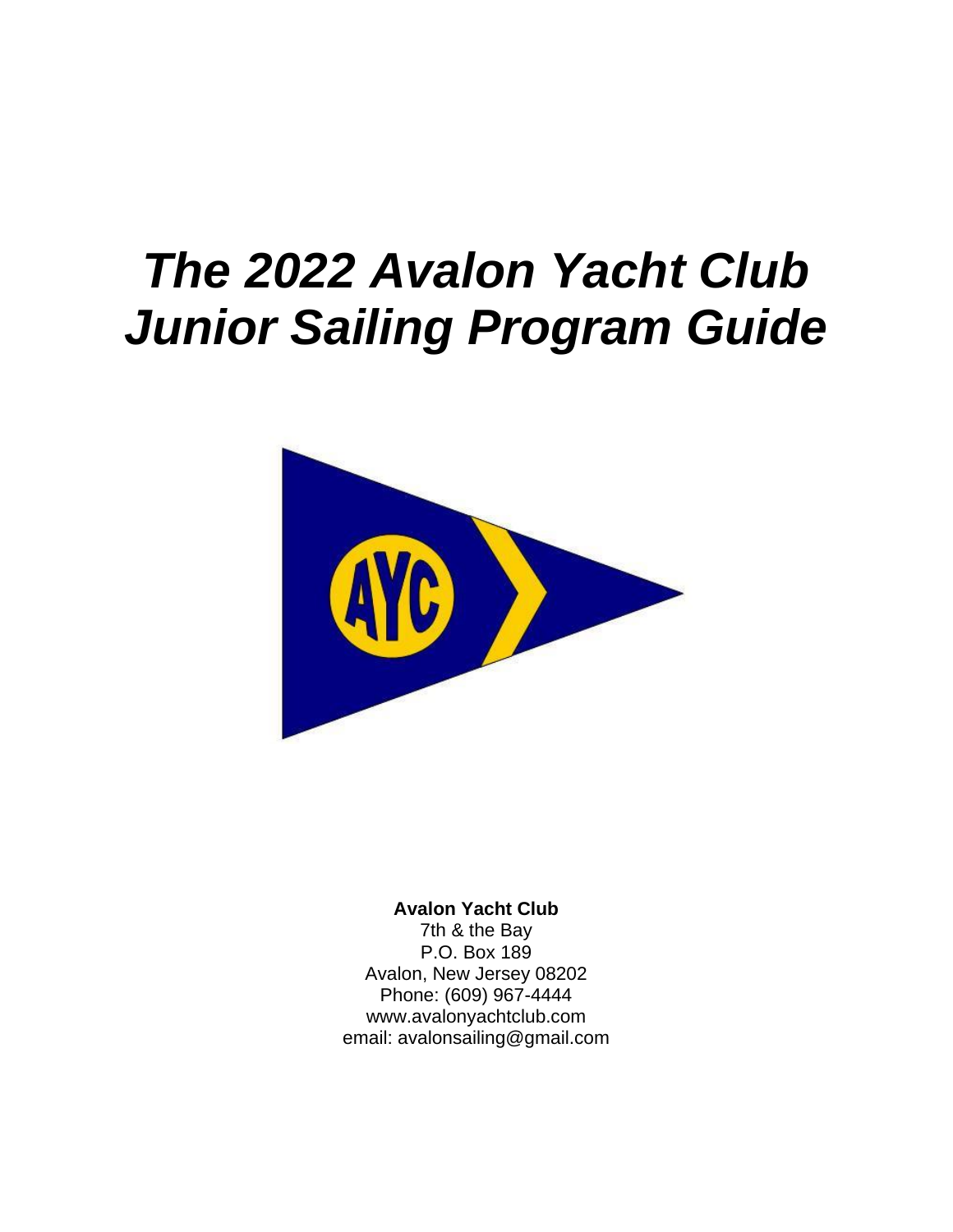#### *Introduction*

This Guide is designed to answer some frequently asked questions about the Avalon Yacht Club Junior Sailing Program. Hopefully, you can find answers to your questions here or information that points in a helpful direction. To the extent anything is not covered or remains unclear, please reach out to a member of the AYC Sailing Committee or someone else involved in the Program. AYC is, after all, a social club. And if you recognize a question or topic that should be covered in a future guide, please let us know.

-- The Avalon Yacht Club Sailing Committee

#### *Program Guide Contents*

This Guide is written in a Q&A format, organized around the following topics and with related documents attached as appendices:

| Section 1:  |                                                                                                                                          |
|-------------|------------------------------------------------------------------------------------------------------------------------------------------|
| Section 2:  |                                                                                                                                          |
| Section 3:  |                                                                                                                                          |
| Section 4:  | .20                                                                                                                                      |
| Section 5:  |                                                                                                                                          |
| Section 6:  |                                                                                                                                          |
| Appendix A: | The 2022 Junior Sailing and Arts & Crafts Program Class Guide 25                                                                         |
| Appendix B: | The 2022 AYC Junior Sailing Program Code of Conduct 25                                                                                   |
| Appendix C: |                                                                                                                                          |
| Appendix D: | The 2022 AYC Summer Sailing Calendar "Dates at a Glance" 25                                                                              |
| Appendix E: | The AYC Notice of Weekend Races – 2022 (for Optimists, Sunfish,<br>Lasers, and C420s, Including the Five "AYC Summer Series" Regattas)25 |
| Appendix F: |                                                                                                                                          |
| Appendix G: |                                                                                                                                          |

page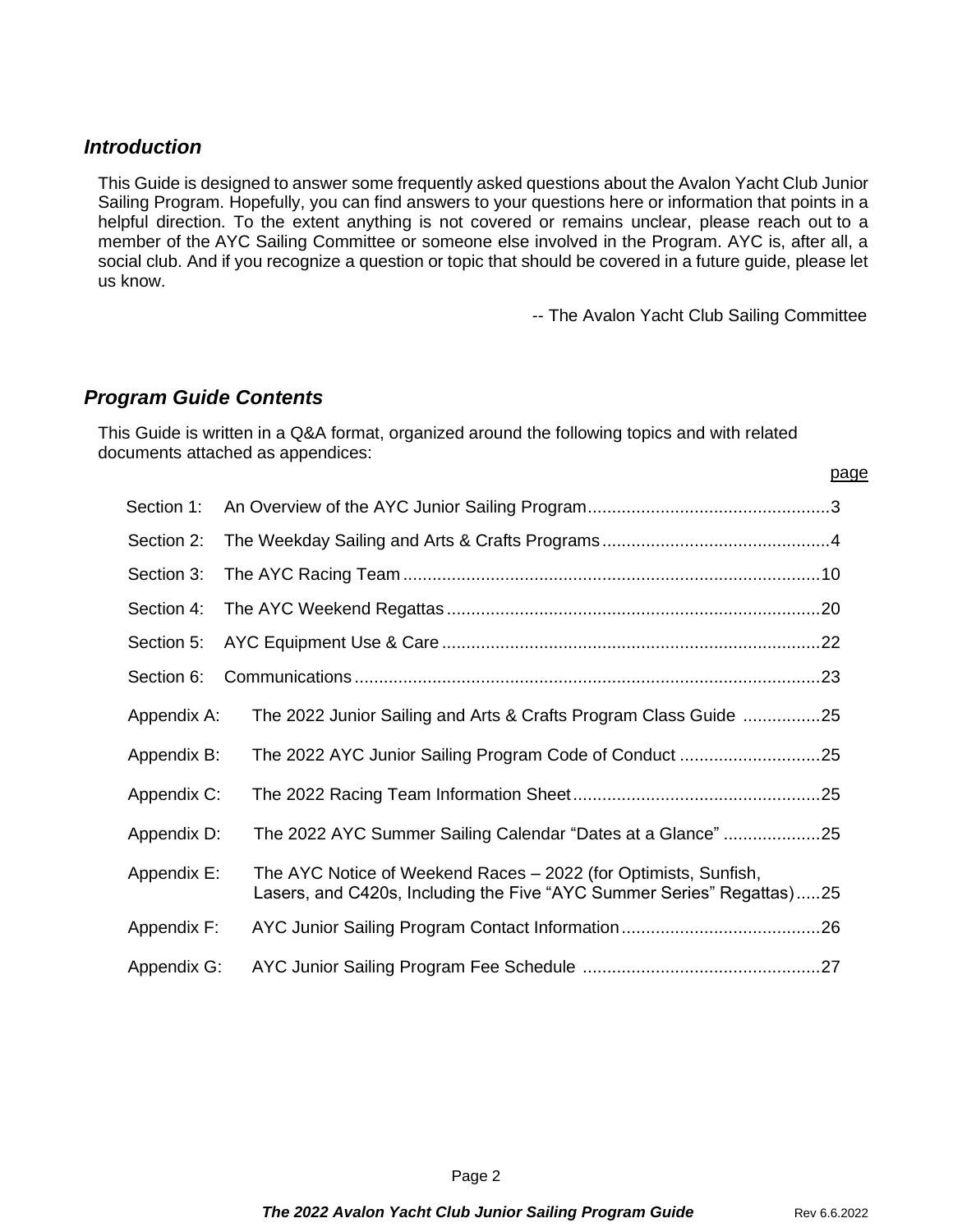# *Section 1: An Overview of the AYC Junior Sailing Program*

# *What is the AYC Junior Sailing Program?*

The Program is the set of Club activities organized to promote sailing for Members' children and grandchildren. It includes eight weeks of introductory and advanced sailing classes, Arts & Crafts classes for younger children, the AYC Racing Team, weekend intraclub regattas, Family Day, and Family Night. The Program is intended to teach sailing and provide opportunities for sailors to form lasting friendships, learn teamwork, improve self-confidence, and develop other life skills.

The Program has been a part of the Club since the 1950s. Though its details have evolved over time, its purpose as a core component in the Club's summer schedule remains largely unchanged.

#### *Who may participate in the Program?*

Members' children and grandchildren are welcome in the Program, provided they meet the minimum age requirement **as of the first day of the overall program (Session I)** and can continue participating in the program thru the age of 16.

## *How is the Program Organized?*

The AYC Sailing Committee, led by its chairperson, oversees the Junior Sailing Program in coordination with other Club functions. Daily administration of the Program during the summer is handled by the Sailing Director.

Member involvement in the Program is also key. Members help throughout the summer in ways that include volunteering at regattas, crewing patrol boats, towing trailers and ferrying equipment to away regattas, sailing themselves, providing instruction and guidance to younger sailors, and generally supporting all children in the Program.

## *How is the Program integrated with other AYC activities?*

Junior Sailing activities are intended to complement other Club programs and typically align most closely with Youth Activities and some Adult Sailing events. The Sailing Committee makes every attempt to schedule Junior Sailing Program events to minimize conflicts among Club activities.

## *What are the dates of Junior Sailing Program activities?*

Junior Sailing Program activities occur throughout the summer and are listed on the AYC Summer Sailing Calendar. A list of calendar dates is reprinted here as Appendix D. Event dates are also listed on the Club calendar (available online at www.avalonyachtclub.com in the Members' section of the website) and announced as part of the Club's periodic communications to Members.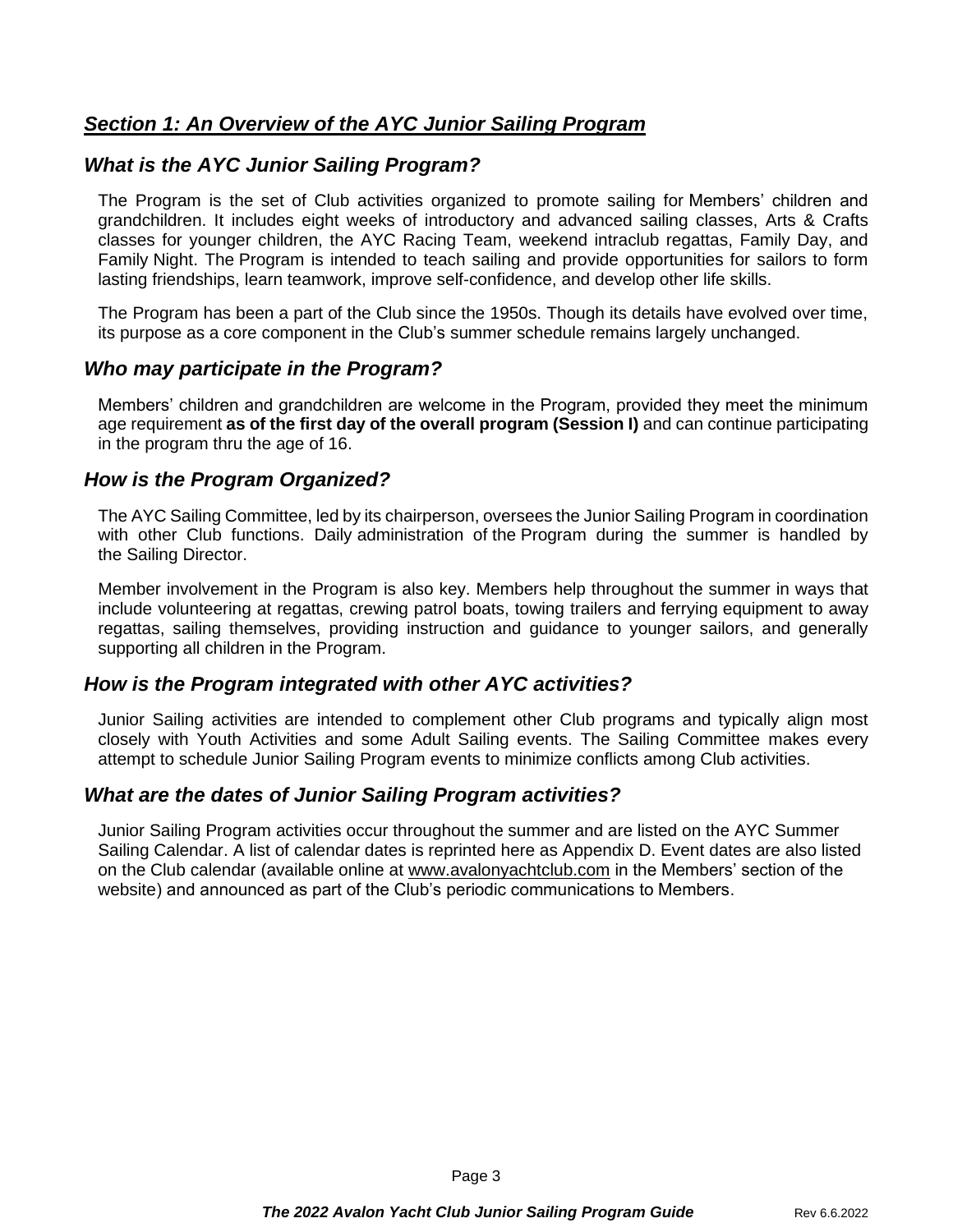# *Section 2: The Weekday Sailing and Arts & Crafts Programs*

# *When are the weekday sailing and arts & crafts programs?*

The weekday sailing and arts & crafts programs are held Mondays through Thursdays in the summer. The programs are divided into two sessions, each lasting four weeks. In 2022:

- Session I will begin on June 27 and end on July 23 at Family Day.
- Session II will begin on July 25 and end on August 19 at Family Night.

#### *What are the hours of the sailing and arts & crafts programs?*

The Introduction to Sailing and Arts & Crafts programs are each half-day classes starting at 10:00 a.m. and ending at noon. Sailors have the option of staying for lunch, which ends at 12:30 p.m.

The full day sailing classes start at 10:00 a.m. and finish at approximately 3:00 p.m.

#### *Times may need be adjusted to facilitate staggering of all classes.*

Sailors and Arts & Crafts participants should not arrive at the Club before 9:50 a.m. on weekdays, and they should be picked up on a timely basis. There will be days when sailing classes run past the regularly scheduled pick-up times due to tide and wind conditions. Boat cleanup and tie downs are important parts of each sailor's day, and children are asked to assist others in this process once they have packed their own equipment.

On the first day of the Program in each session, it usually takes some time to direct all children to assigned groups and get things organized. Parents should expect drop-off on that day to take more time than on other days. Also, a Racing Team meeting for parents is usually scheduled to start on the first day of each session after all children are organized into their classes.

## *How old are the children in the weekday sailing and arts & crafts program?*

Children may join the Arts & Crafts program when they are five years old. Children can start in the sailing program when they are seven years old.

For each of the two sessions during the summer, a child's eligibility is based on his or her age on the first day of the overall program (Session I).

## *How do children progress through the sailing program?*

Sailors old enough to join the sailing portion of the program are introduced to basic sailing skills under direct Instructor supervision. Sailors typically learn to sail in Optimist sailboats, sailing in pairs at the youngest ages and progressing to single-handed sailing as their skills and confidence allow. As skills improve and sailors demonstrate the ability to sail independently, they ascend through multiple levels of instruction. As sailors grow, they eventually age-out or grow-out of the Optimist class and progress to the Sunfish, Laser, Club 420 or RS Feva sailboats.

Sailors who can sail by themselves proficiently are encouraged to race in weekend regattas at the Club and to join the Racing Team that represents AYC at weekly travel regattas (MAYRA's South Jersey Summer Series) and other events.

Starting at age 16, some of our sailors train to become Instructor Assistants. At age 18, and upon certification, they may become U.S. Sailing certified Instructors.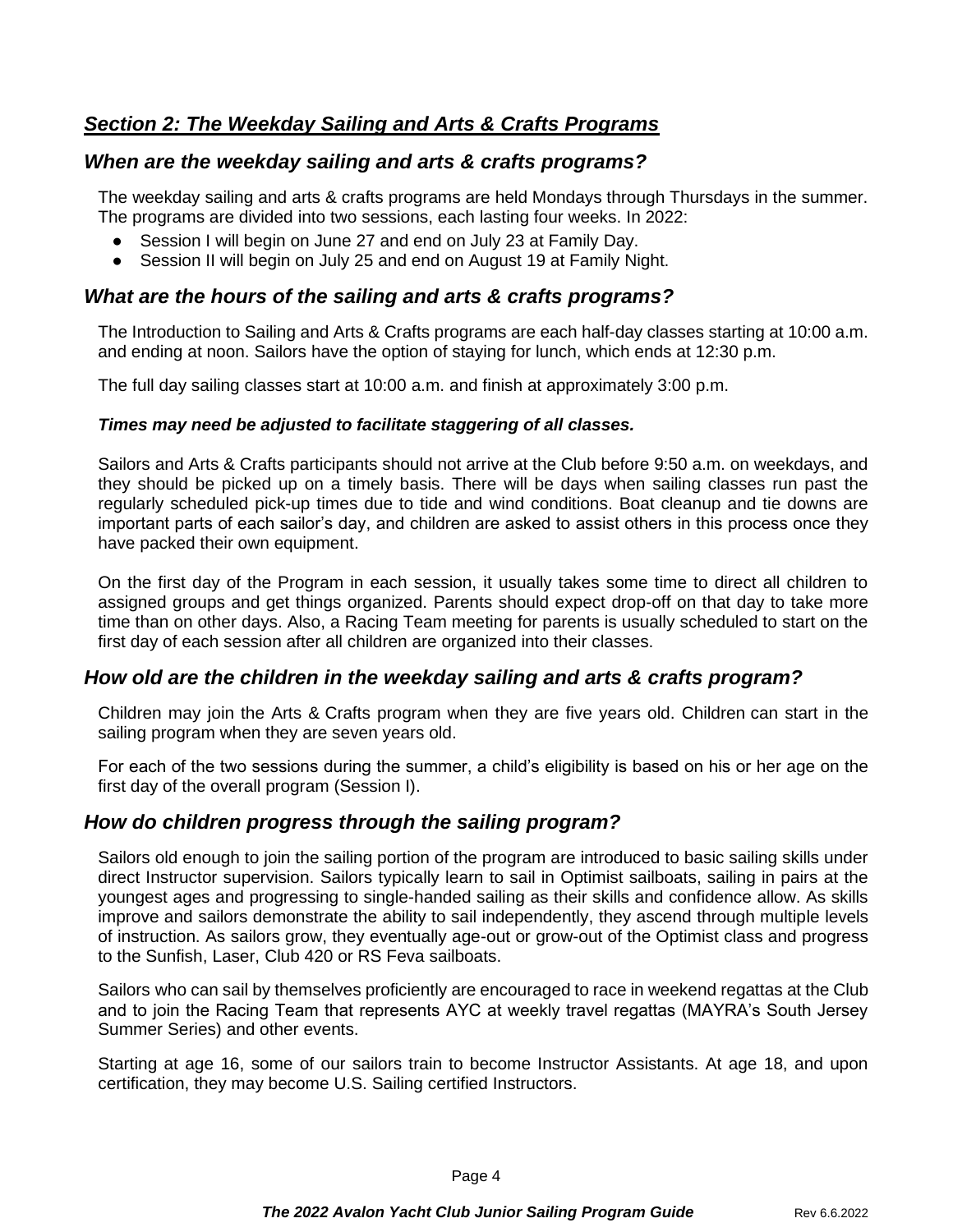# *How do I determine the appropriate class level for a sailor?*

Sailing class assignments are based primarily on ability, not just their age. Classes may be requested during registration, but assignments of sailors to appropriate levels is overseen by the Sailing Director (in consultation with the Sailing Committee Chairperson, if necessary) based on a sailor's skill level, experience, and age. Sailors may be moved between classes during a session. Older sailors who start at lower levels typically develop skills more quickly than younger sailors, so sailors eventually tend to sail with others at or close to their own ages.

## *What are the class levels in the weekday sailing program?*

#### **Half day (morning)**

#### **Arts & Crafts/Swimming (5-6 years)**

- Fun with arts & crafts, participants learn water safety and gain confidence through swimming
- Many Arts & Crafts children move into the sailing program when they reach the required age
- Option to stay for lunch until 12:30

#### **Introduction to Sailing (7-8 years)**

- Most have little or no prior sailing experience
- Sail with Instructors to build comfort on the water
- Option to stay for lunch until 12:30

#### **Full-Day**

#### **Level I Optimist (8 years plus)**

- Begin sailing in pairs or alone based on skill level
- An objective is solo sailing by end of summer
- Water safety, sailing basics & fun races

#### **Level II Optimist (Green Fleet)**

- Sailors sail by themselves. At this and at all higher levels, sailors need their own boats
- Basic rules of sailing, racing skills, and fun races
- Many compete in SJSS Green Fleet races

#### **Level III Optimist (Competitive Sailing)**

- Expand on skills introduced in Level II
- Develop sailing and racing skills
- Many compete in SJSS White/Blue Fleet races

#### **Level IV & V Optimist (Advanced Racing)**

- Advanced boat handling and rules understanding
- Focus on racing skills
- Many compete in SJSS Blue/Red Fleet races

#### **Intermediate/Advanced Sunfish**

- Sailors sail by themselves
- Expand rules knowledge and racing skills
- Many compete in SJSS Sunfish races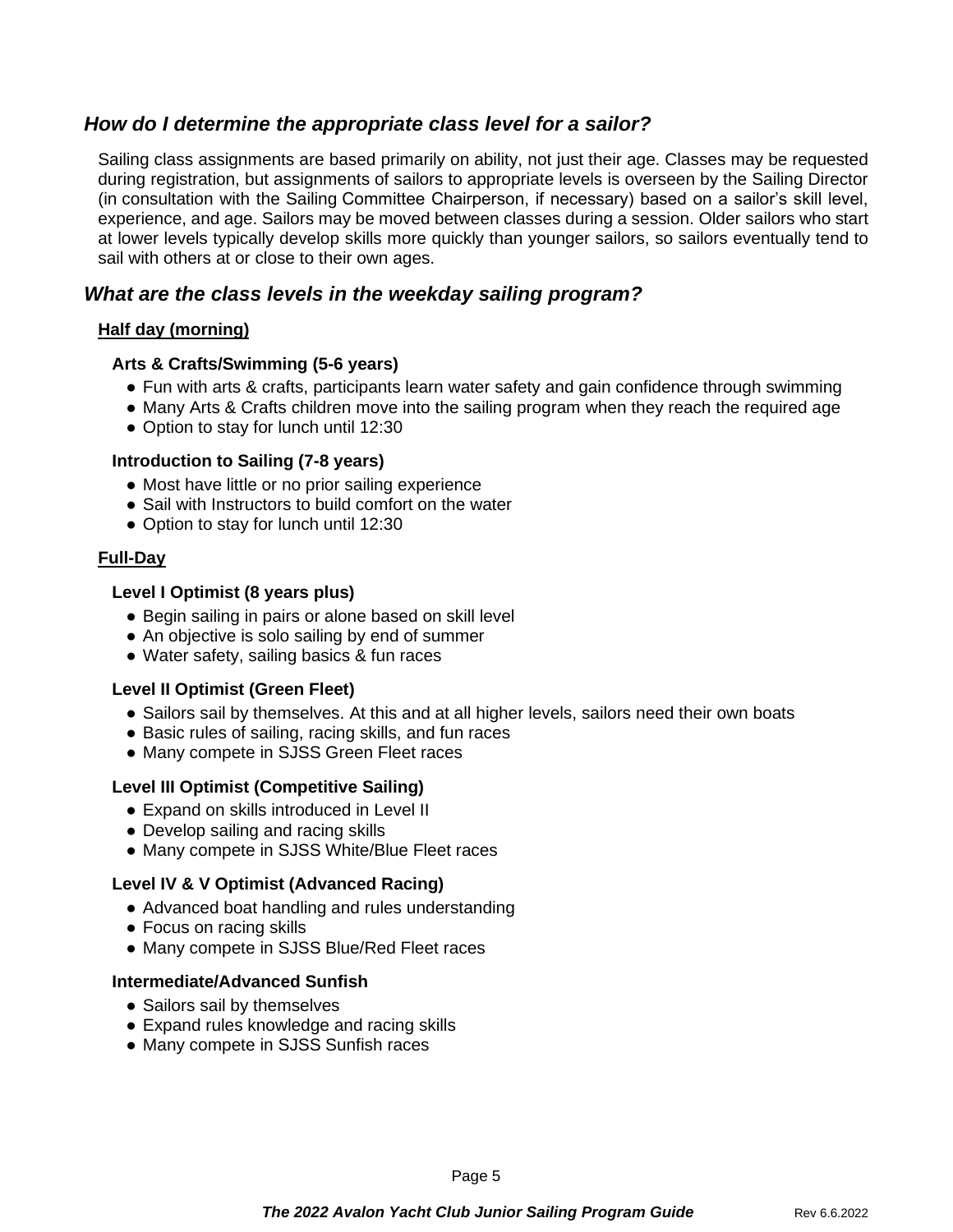#### **Full-Day** (*continued*)

#### **Laser, Club 420 and RS Feva (Advanced Racing)**

- Three separate classes, one each for Lasers, Club 420 and RS Feva
- Must have prior Optimist or Sunfish experience
- Focus on knowledge of the single-handed Laser (Radial or 4.7) and double-handed Club 420 and RS Feva
- Many compete in SJSS Laser, Club 420 or RS Feva races

#### **Adventure Class**

- For experienced sailors not interested in the AYC Racing Team
- Available to sailors who have completed at least three summers in the Program.
- Will place less emphasis on racing while allowing sailors to explore different facets of sailing.

The Sailing Committee, in consultation with the Sailing Director, may add or change classes as circumstances require.

#### **Racing Team Inclusion**

All sailors in the Opti 3, Opti 4, Opti 5, Laser, 420, Sunfish and Feva classes are automatically included on the AYC Racing Team at time of enrollment, and the fee is added to their registration.

#### **Lunch Option**

All sailors have the option of adding the club-provided lunch to their registrations at time of enrollment.

#### *What is the Adventure Class?*

The Adventure Class was introduced in 2019 to create a class with less emphasis on racing skills while allowing sailors to explore different facets of the sport and lifestyle of sailing. As part of the Adventure Class program, sailors are likely to be introduced to different boat types, from small centerboard boats to larger keel boats.

The Adventure Class will be available to sailors who have completed at least three summers of sailing instruction at AYC and do not plan to travel with the AYC Racing Team. Enrollment will be limited to ten sailors. Priority will be given to older sailors and/or sailors who have completed the greatest number of seasons in the Program. Boat ownership is still required for this class, and preference for this class may be indicated on the online registration form.

## *Where and when do I register for the weekday sailing program?*

Registration is online only at www.avalonyachtclub.com through the Members' section of the website.

**A completed Registration Form must be submitted by May 1 of the registration year for each child entering the program. Applications received after May 1 will incur a \$100 late fee.**

All charges will be added automatically to each Member's account. No partial session payments will be accepted.

Participants must be children or grandchildren of Avalon Yacht Club Members. Class sizes are limited, and registration will be prioritized by type of membership. If space allows prospective members who are actively on the Club's waiting list may also register their children for the program.

Copies of birth certificates are required for Arts & Crafts and Introduction to Sailing participants.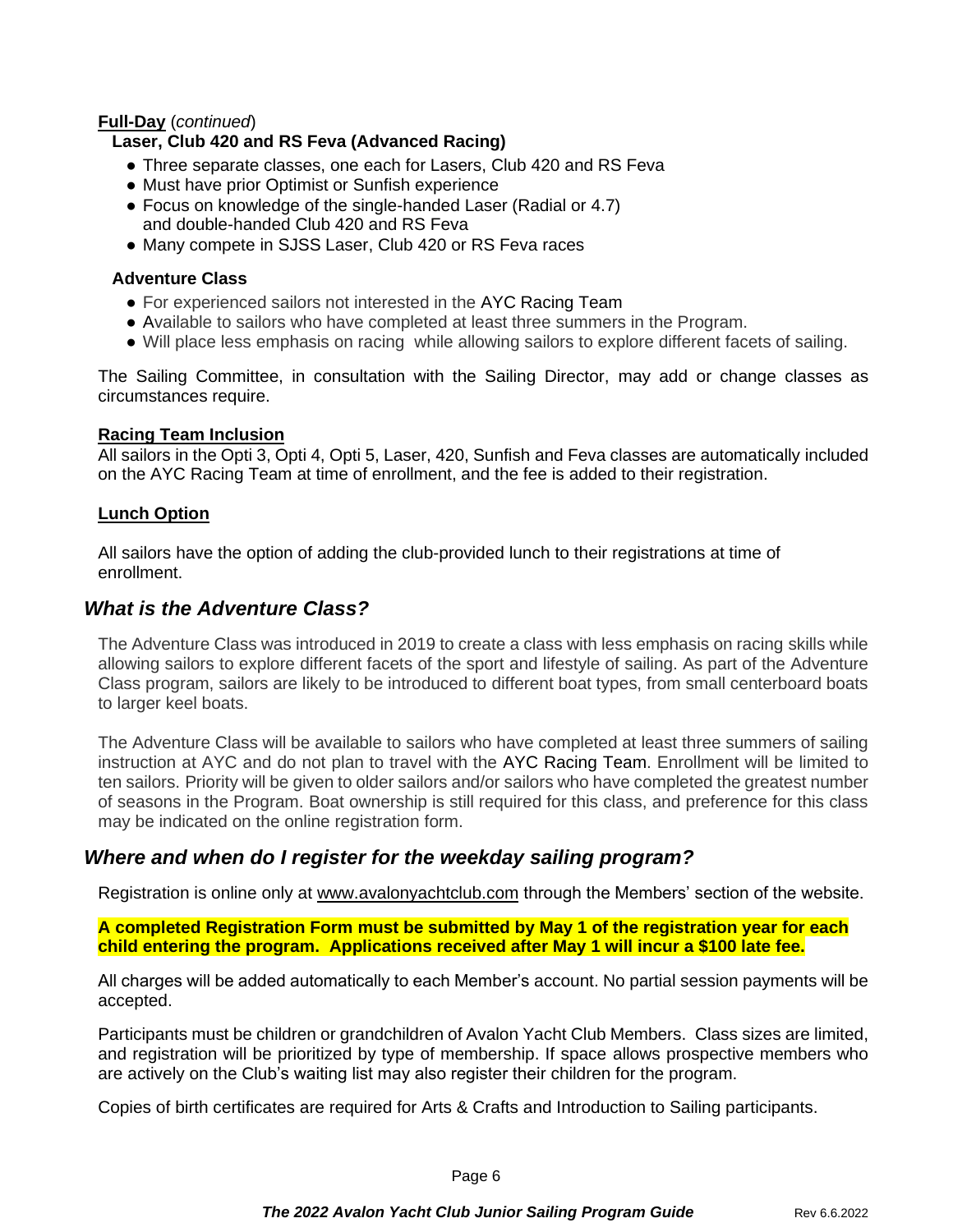# *What are the fees for the AYC summer programs?*

2022 Fees for the Program are listed on the Registration Form and can also be found in Appendix G.

## *How is the sailing curriculum developed? What are the sailing Instructors' certifications?*

The sailing curriculum and Instructor/sailor ratios are developed in accordance with U.S. Sailing standards. All Instructors and Junior Instructors are certified in CPR, American Red Cross or Green Cross First Aid, and Life Saving, and they have taken US Sailing Level 1. Instructors and Junior Instructors have also completed a Boating Safety course.

## *Do sailors need to swim?*

Yes. All sailors are required to pass a swim evaluation on the first day of each session. Any sailor who cannot swim cannot participate in the sailing program.

Participants in the Arts & Crafts program do not need to pass a swim test, but swimming from the Club docks while wearing a life jacket is a regular Arts & Crafts activity.

## *Do sailors need their own sailboats?*

That depends on the class in which a sailor is enrolled.

- In the Introduction to Sailing and Level I Optimist classes, sailors do not need their own sailboats. However, boat ownership is strongly encouraged in the Level I Optimist classes to allow sailors to be on the water as much as possible.
- **For Optimist Levels II, III, IV, and V, all sailors are required to have their own boats.**
- **For the Intermediate/Advanced Sunfish class, Laser & Club 420 class, and the Adventure Class, sailors are required to have their own boats**. (While boat ownership at these levels is most common, a small number of Lasers, Sunfish and Club 420s are available for rent from the Club for the duration of the program.)

All sailboats must be in good condition with class standard safety equipment and a 25-foot towline attached securely to the bow. Dollies are required for all sailboats so they can be moved to and from the water and around the boatyard. All personal equipment should be labeled clearly.

# *Do sailboats used in the Program need an AYC Yard Storage sticker?*

Yes. A sticker purchase will be automatically included at time of enrollment for Sailors who have their own boat. Additional stickers can also be pre-purchased through the Club website and picked up at the front desk on Memorial Day weekend, or they can be purchased after Memorial Day at the front desk. Stickers should be displayed on the sterns of boats. AYC Yard Storage stickers are also required and should be displayed on personal trailers kept at the Club.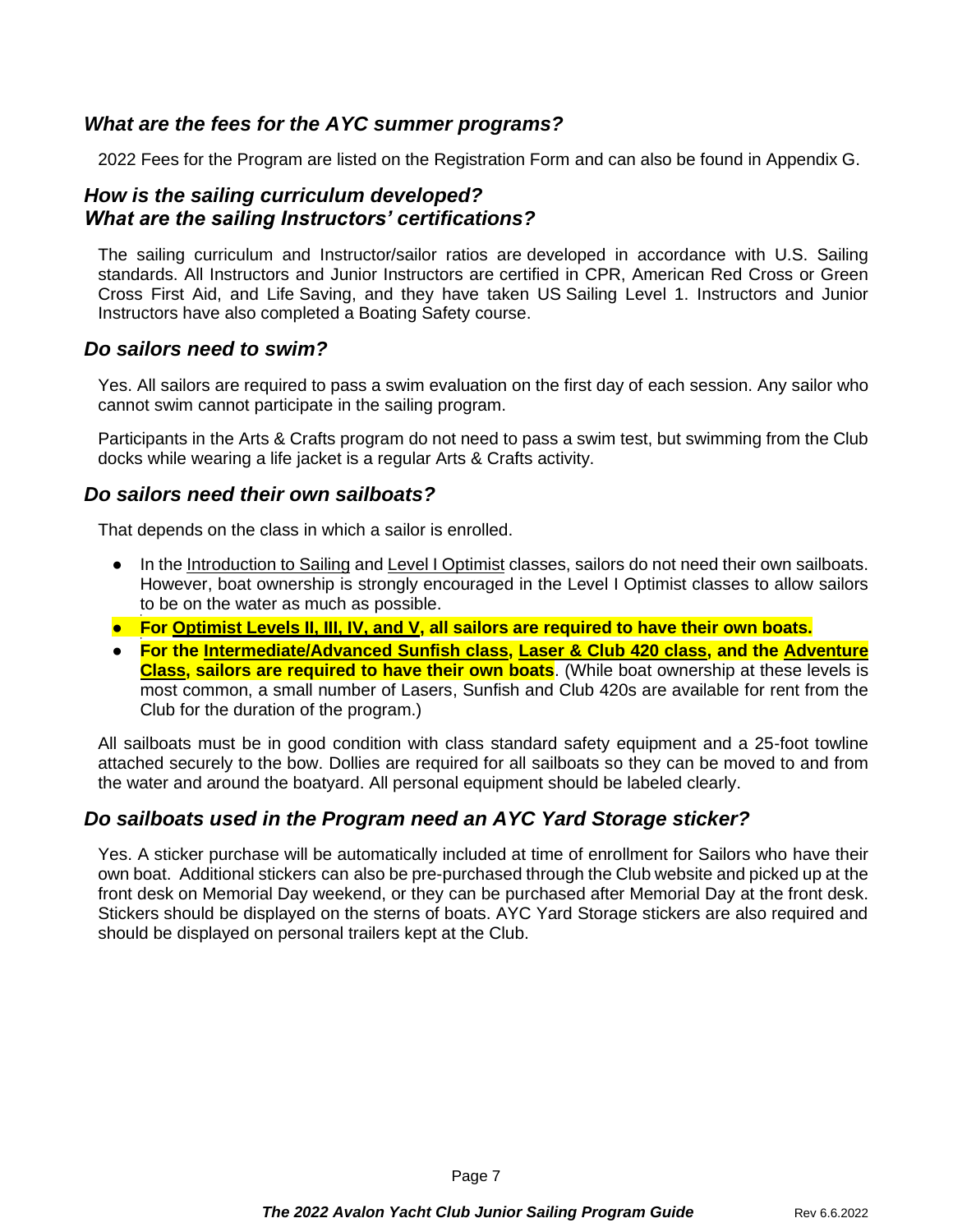# *Can I rent an Optimist sailboat for the summer?*

No. The AYC-owned Optimist boats are used for the Introduction to Sailing and Level I Optimist classes, where boat ownership is encouraged but not required.

Many Optimist sailors own used boats, some of which have been purchased from the families of older sailors who have moved up to larger boats. Used Optimists are sometimes listed for sale on the Club bulletin board.

# *Can I rent a Laser, Club 420, or Sunfish sailboat for the summer?*

A small number of AYC-owned Lasers, Sunfish and Club 420 sailboats are available for summer rental to sailors registered in the sailing program. Rental terms are set by the Club, and fees must be paid prior to the registration deadline.

Rental boats are assigned by the Sailing Committee Chairperson, with priority given to full season rentals and sailors participating in both the weekday sailing program and weekly South Jersey Summer Series junior regattas. Sailors meeting those criteria will be assigned boats on a first-come/first-served basis. If AYC boats remain available for full-season non-racers or half season rentals, those applications will be considered in that order of priority, then on a first-come/first-served basis.

Rental boats may be used for away regattas, provided an AYC coach is attending the regatta. Rigs or other equipment are not rented separately from boats, and boat rentals by any sailor are limited to two years per fleet. A damage deposit is required for all rentals.

## *Other than a sailboat and the ability to swim, what else do junior sailors need?*

All participants in the weekday program must adhere to the AYC Junior Sailing Program Sailor Code of Conduct. A copy of the Code is reprinted here as Appendix B.

Every day, sailors should have:

- For all sailors above Level I Optimist, their boat with all equipment in good condition.
- A properly fitted and US Coast Guard approved life jacket that will be correctly secured and worn at all times on the water, around the boats, at the beach, and on docks;
- A whistle attached to his or her life jacket at all times;
- Shoes, to be worn at all times on land and in the boats;
- A water bottle, preferably the reusable plastic kind that can be filled at the water cooler on the Youth Room deck;
- A packed lunch (unless the sailor participates in the lunch plan);
- A hat and sunglasses (with a strap to prevent them from falling overboard) and,
- Sunscreen.

All personal items should be labeled with a permanent marker. Too much gear ends up in the Lost & Found, and we prefer to return misplaced items to their owners.

## *Is there a lunch plan?*

Yes. A lunch plan is available for an additional fee and can be signed-up for at registration.

Sailors who participate in the lunch plan and join the AYC Racing Team are allowed to pro-rate the fees for the lunch plan to account for Thursdays they will be away from the Club for travel regattas.

Sailors may also pack their own lunches.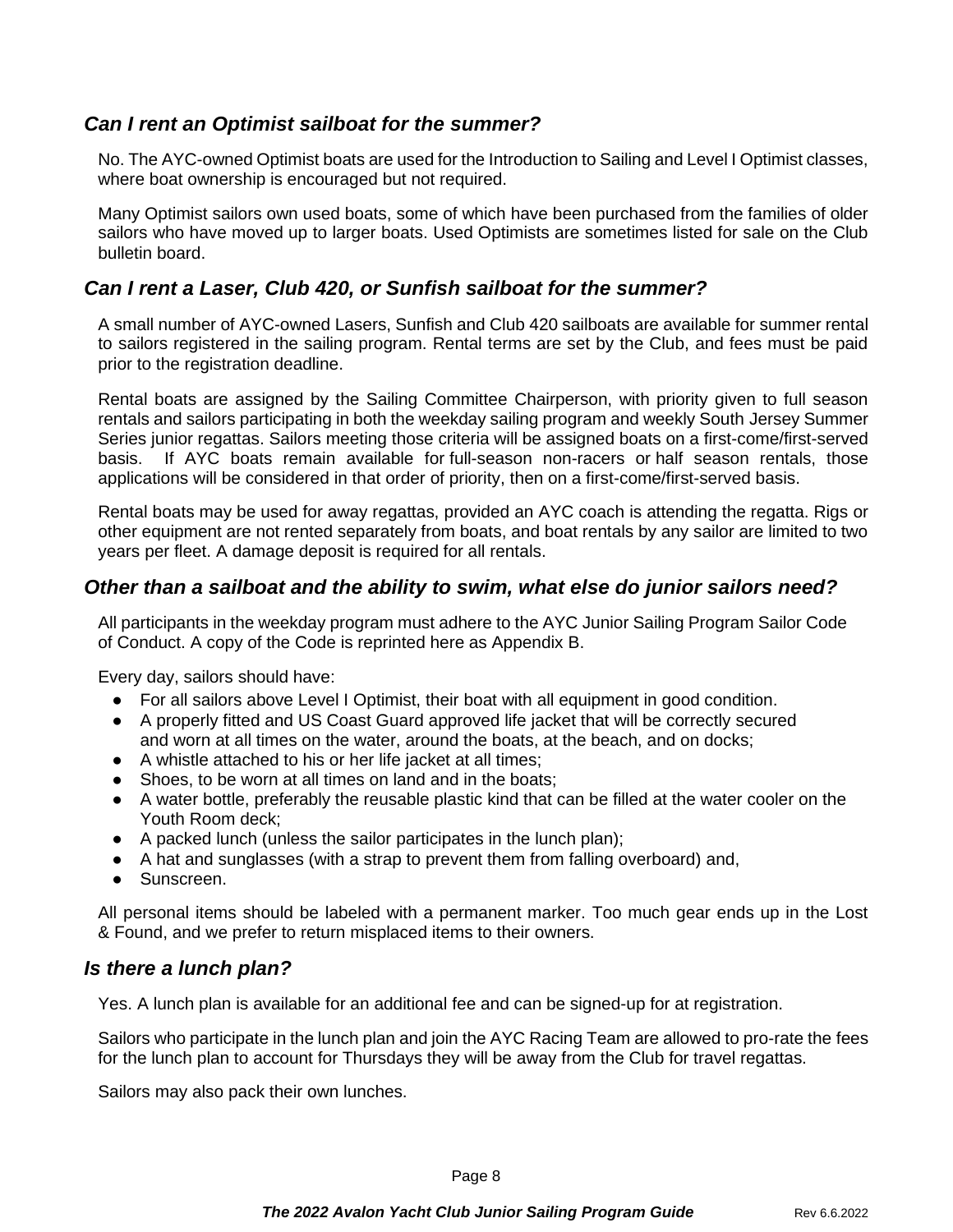## *Are there opportunities for organized sailing outside of classes?*

Sailors who can sail by themselves and have reached an appropriate level of proficiency are encouraged to participate in weekend races at the Club and to join the Racing Team that competes in weekly junior regattas that are part of MAYRA's South Jersey Summer Series. Additional details regarding those activities are described below in Sections 3 and 4.

#### *Are private sailing lessons available?*

AYC does not offer private lessons, but some Instructors make themselves available for that purpose. Please contact the program Director for a current list.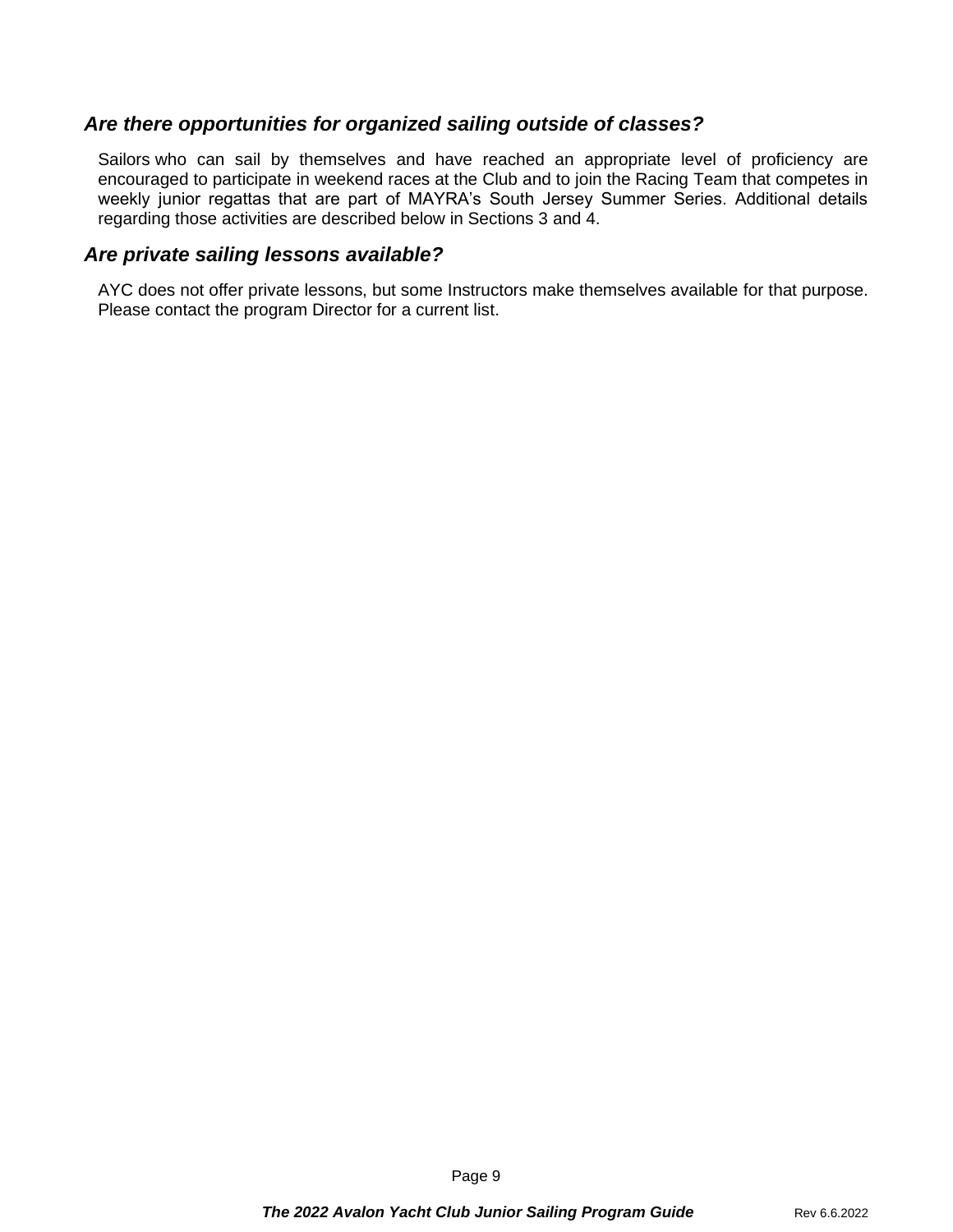# *Section 3: The AYC Racing Team*

# *What is the AYC Racing Team?*

The Racing Team is the group of sailors in the Junior Sailing Program who participate in local and regional racing events, plus all the organizational and logistical support provided by the Club and sailors' families related to those events.

Sailors improve their abilities by sailing more and in more challenging conditions. The Racing Team provides those types of opportunities for interested AYC sailors outside of the weekly classes.

We encourage all our sailors beyond the beginner levels to test their skills, join the Racing Team, and compete in the weekly MAYRA South Jersey Summer Series (SJSS) regattas and other regional sailing events.

All sailors in the Opti 3, Opti 4, Opti 5, Laser, 420, Intermediate/Advanced Sunfish and Feva classes are automatically included on the AYC Racing Team at time of enrollment, and the fee is added to their registration.

# *Has the AYC Racing Team been successful?*

We think so. All sailors on the team participate in an activity that allows them to compete against sailors from other clubs and improve their sailing skills while having fun. As the Racing Team has grown, more and more AYC sailors and their families have been able to enjoy the challenges, fun, and social opportunities that are part of racing.

The AYC racing team has earned the MAYRA South Jersey Summer Series Championship for 5 of the last 6 years. It's not necessary to win to be successful, but it's nice.  $\odot$ 

## *How many AYC sailors participate on the AYC Racing Team?*

The Racing Team has traveled with as many as forty sailors, thirty boats, a dozen Instructors, two patrol boats, and all the accompanying sails, spars, blades, bailers, dollies, trailers, and other equipment needed to support the team.

The effort required by the entire Club to organize and support the Racing Team demonstrates how sailing is truly a team sport. The sailors, instructors, parents, friends, and other Members all come together to create great memories that last all winter and beyond.

## *How is the AYC Racing Team connected to the weekday sailing program?*

Part of learning to sail in the Club weekday sailing program involves learning the rules of sailing and racing skills. The Racing Team is an extension of the weekday sailing program.

While the Racing Team is part of the Junior Sailing Program, it is optional. The Club supports the Team as part of the overall sailing program.

Sailors in the Level III, IV, and V Optimist classes, the Intermediate/Advanced Sunfish class, and the Laser, RS Feva & Club 420 classes comprise most of the Racing Team and travel on Thursdays to the MAYRA SJSS junior regattas.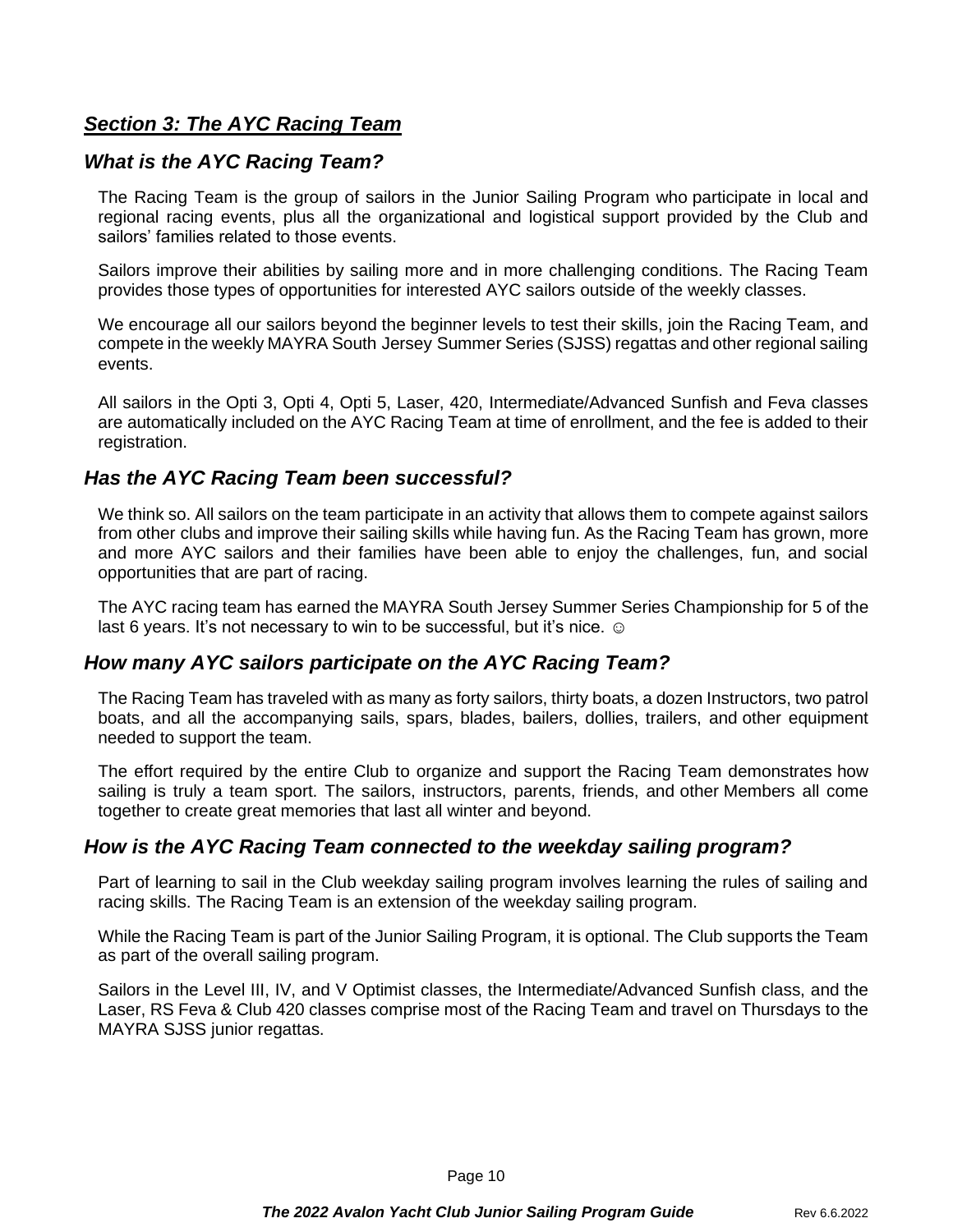Sailors in the Level II Optimist classes can also be on the Racing Team, usually competing in the Green Fleet races designed as fun and low-key introductions to competitive sailing. Green Fleet racecourses are usually simple and very close to shore, and we encourage our Level II Optimist sailors (and Level III sailors, before they are ready for the White, Blue, or Red Fleets) to participate in the Green Fleet races when they are ready.

We emphasize, though, that participation on the Racing Team is optional. Sailors who do not travel on race days when the weekday sailing program is in session will still sail at the Club with a focus on fun, safety, and more relaxed levels of competitiveness.

# *How do I know if my sailor is ready to join the AYC Racing Team?*

To travel, sailors should understand the basic rules of sailing, be able to rig and de-rig their boats by themselves and be able to handle their boats independently in racing conditions. Instructors in the weekday program can give sailors an informal skills evaluation to help determine if they are ready to join the Racing Team and travel.

Sailors can join the Racing Team at any time during the summer, so there is no need to make a commitment at the beginning of the season.

Most younger Optimist sailors start in Green Fleet races, which are fun and low-key introductions to competitive sailing staged close to shore. Green Fleet races typically start later and finish earlier than all other races at MAYRA SJSS regattas, allowing Instructors to assist the younger and less experienced racers, if needed, more than they can help other racers.

The weekend regattas at the Club also provide opportunities for younger and less experienced sailors to experience racing in a smaller and more familiar setting.

# *Should a sailor be discouraged from joining the Racing Team if he or she is not as fast as other boats?*

Absolutely not.

Consistent with the overall purposes of the Junior Sailing Program, the Racing Team is an opportunity for sailors to expand their sailing experiences while forming friendships, learning teamwork, improving self-confidence, and developing other life skills. Sailors join the Racing Team for different reasons and place at the top, middle, and bottom of fleets at regattas. Some sailors just want to sail. Others enjoy the weekly travel. Others like interactions with racers from other clubs and being part of the team. These and others are all fine reasons to join the Racing Team.

# *How does a sailor join the AYC Racing Team?*

Sailors in the Opti 3, Opti 4, Opti 5, Laser, 420, Intermediate/Advanced Sunfish and Feva classes are automatically included on the AYC Racing Team at time of enrollment. Sailors may also join the Racing Team during the summer by expressing interest to their instructors and paying either the full or half season Racing Team fee, as applicable.

# *What are the fees for the AYC Racing Team?*

The two main fees for participation on the Racing Team are the AYC team fee and the registration fees for the individual regattas.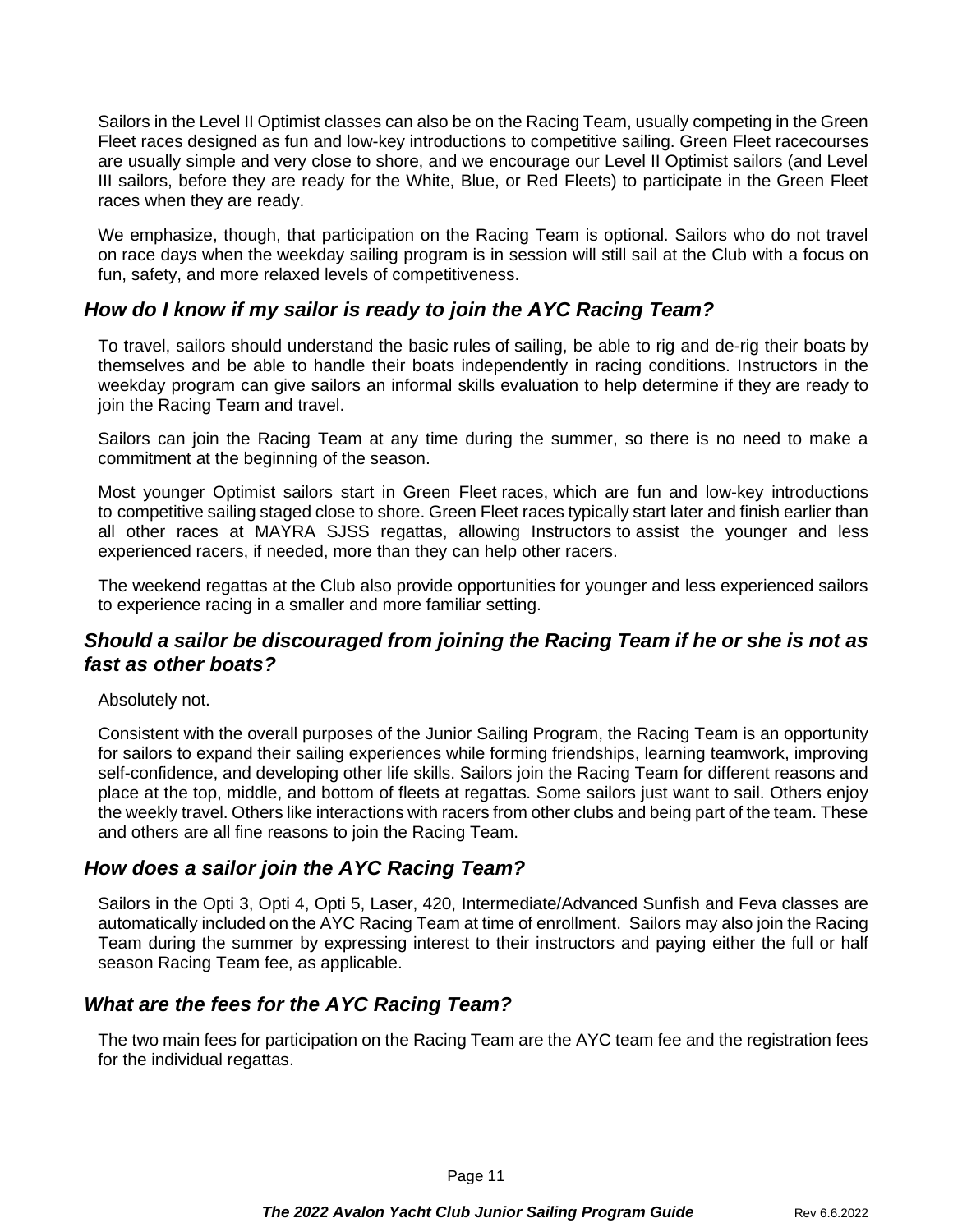**The AYC Racing Team Fee**: The Racing Team fee is on the Registration Form. The AYC Racing Team fee covers the cost of a team t-shirt plus other expenses that are specific to the Racing Team (*e.g.*, trailer maintenance and team supplies). Only full and half season payments are accepted. More information about the Racing Team can be found in Appendix C.

**The Regatta Fees**: Each regatta typically charges a registration fee covering the administration of the regatta, a regatta t-shirt, and lunch. Registrations for the MAYRA SJSS are usually completed online before race days. Details about individual regatta fees are typically described in the Notice of Race for the individual regattas that are available through MAYRA's website (mayra.org). Sailors are responsible to ensure they are individually registered for regattas, including the payment of required fees.

Other costs include the personal expenses incurred for highway tolls and fuel used traveling to regattas.

To the extent that sailors participate in regattas outside of the MAYRA South Jersey Summer Series, there may be other costs (e.g., coach boats) in addition to the regatta fees. Those fees are typically determined in advance, before commitments are required, and divided among participating sailors.

# *How are responsibilities divided for the AYC Racing Team?*

#### **Sailors on the Racing Team are expected to:**

- Be responsible for themselves, their boats, their equipment, and their belongings;
- Be a team player, assisting with the loading and unloading of all boats and equipment;
- Be capable of rigging (and de-rigging) their boats independently;
- Have a working knowledge of racing skills and the Racing Rules of Sailing;
- Read and be familiar with the SJSS 2022 Rules & Regulations for Junior Events, available for download at [MAYRA Junior Events -](https://mayrasailing.org/upcoming-events) SJSS [\(mayrasailing.org/upcoming-events\)](https://mayrasailing.org/upcoming-events);
- Read the Notice of Race and any Sailing Instructions issued for each regatta, attend the Skippers' Meetings, and prepare to race;
- Act appropriately as AYC representatives while quests at the host yacht clubs; and,
- Compete to the best of their abilities, with enthusiasm and sportsmanship.

#### **Instructors assigned to work with the Racing Team on race days are expected to:**

- Coach sailors before, during, and after regattas, checking for proper rigging, helping with any equipment issues, and offering sailors instruction and encouragement (within the limits of the Racing Rules of Sailing);
- Be attentive to the safety of all sailors on the water;
- Communicate with sailors' parents and guardians; and,
- Oversee the loading and unloading of boats on trailers, including the safe tie downs of all boats and equipment for road travel.

#### **Parents of sailors on the Racing Team are expected to:**

- Attend the Parent Racing Meeting on the first Monday of each sailing session;
- Register sailors for regattas, including the payment of fees;
- Be present with your sailor at each regatta in case of emergency (or arrange for a designee to act if needed);
- Trailer boats, haul equipment, and/or transport sailors to and from regattas;
- Assist with loading and unloading of boats and equipment, launching, and general organization of sailors, boats, and equipment;
- Volunteer at the AYC Junior Regatta and extend all courtesies to our guests; and,
- Cheer on all sailors (within the limits of the Racing Rules of Sailing).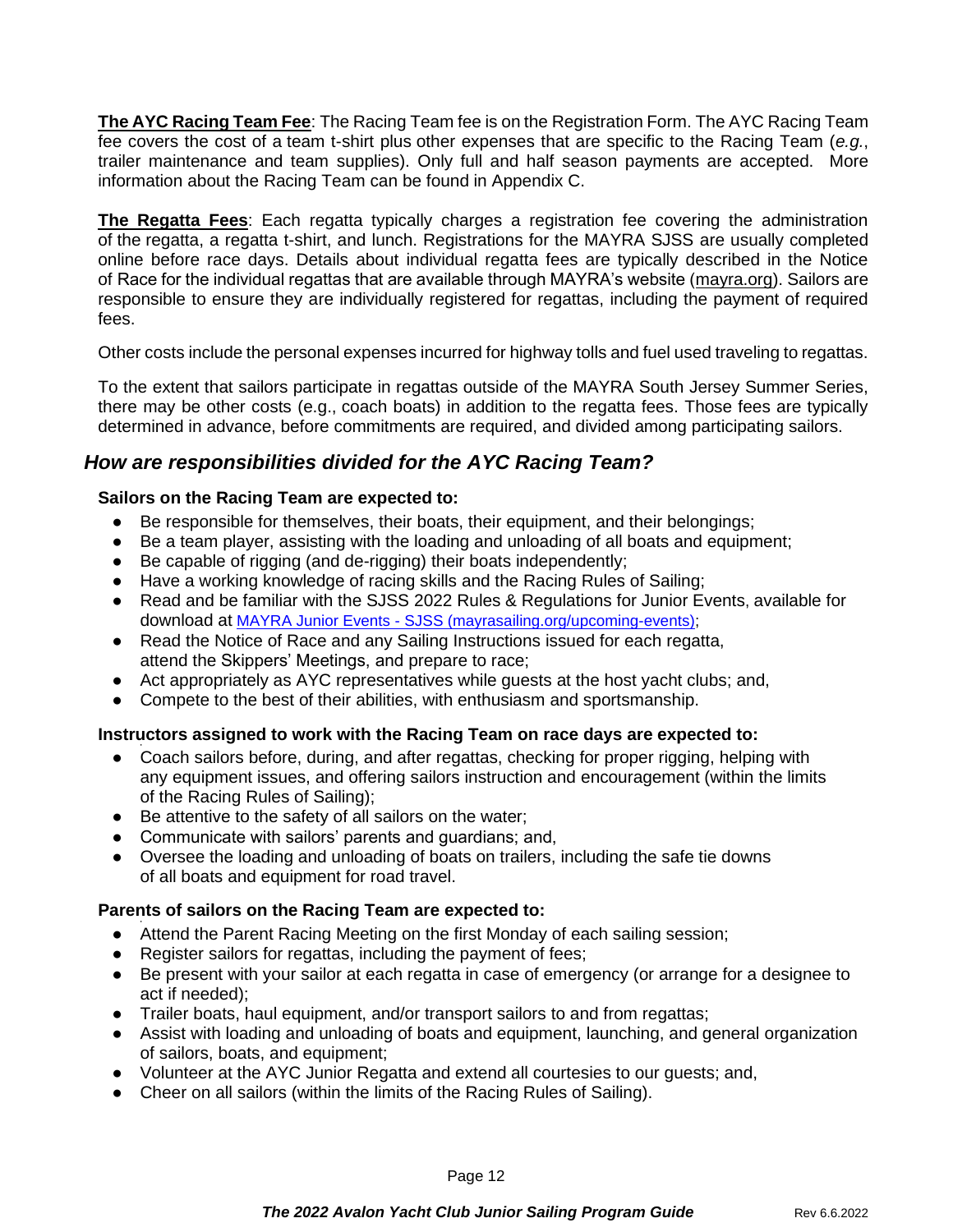# *Is coaching or assistance to sailors permitted during regattas?*

Coaching and assistance from sailing instructors is permitted before racing, prior to the preparatory signal for each race. Coaching or any other form of assistance from sailing instructors, parents, or other spectators is strictly prohibited during races. In SJSS races, there is a limited exception for instruction from sailing instructors who have received permission from the Race Committee to coach competitors sailing significantly behind other competitors. The penalty for violations of these rules is usually disqualification of the improperly coached or assisted participant.

# *What are the roles of AYC Racing Coaches?*

The Racing Coach (or Racing Coaches) are positions on the AYC staff that are expected to give particular attention to the Racing Team. Ideally, Racing Coaches have demonstrated advanced accomplishments in their own racing careers and may be active participants on collegiate sailing teams.

Specific responsibilities for Racing Coaches include:

- overseeing the Racing Team's adherence to safety procedures;
- running or assisting with daily sailing practices;
- providing guidance to other Instructors to assure that appropriate levels of instruction are given;
- traveling with the sailors to SJSS Regattas (includes organizing and keeping track of equipment as well as on-water and on-land coaching at events);
- mentoring Junior Instructors who are assigned to the travel program;
- communicating regularly with parents about practices, races, and coordinating the logistics of regatta travel;
- identifying maintenance needs of Club-owned boats and maintaining a list of equipment needs with the Sailing Director; and,
- as members of the travel team coaching staff with designated Racing Team responsibilities, providing oversight and support, as necessary, to other coaches and sailors who travel with the AYC Racing Team.

# *What is the South Jersey Summer Series (SJSS)?*

The SJSS is a series of junior regattas held throughout the summer, typically on seven consecutive Thursdays between late June and early August. The regattas are hosted by yacht clubs in the Mid-Atlantic Yacht Racing Association (MAYRA), including the Avalon Yacht Club. The SJSS junior regattas are the most visible and well attended of the events in which AYC Racing Team members participate.

The current 2022 SJSS regatta schedule is:

- June 30 Greater Wildwood Yacht Club (GWYC) and Yacht Club of Sea Isle City (YCSIC)
- July 7 Yacht Club of Stone Harbor (YCSH)
- July 14 Ocean City Yacht Club (OCYC)
- July 21 Corinthian Yacht Club of Cape May (CYCCM)
- July 28 Cooper River Yacht Club (CRYC)
- August 4 Avalon Yacht Club (AYC)
- August 11 Brigantine Yacht Club (BYC)
- August 16 (Tuesday) MAYRA's SJSS Awards Event (YCSIC)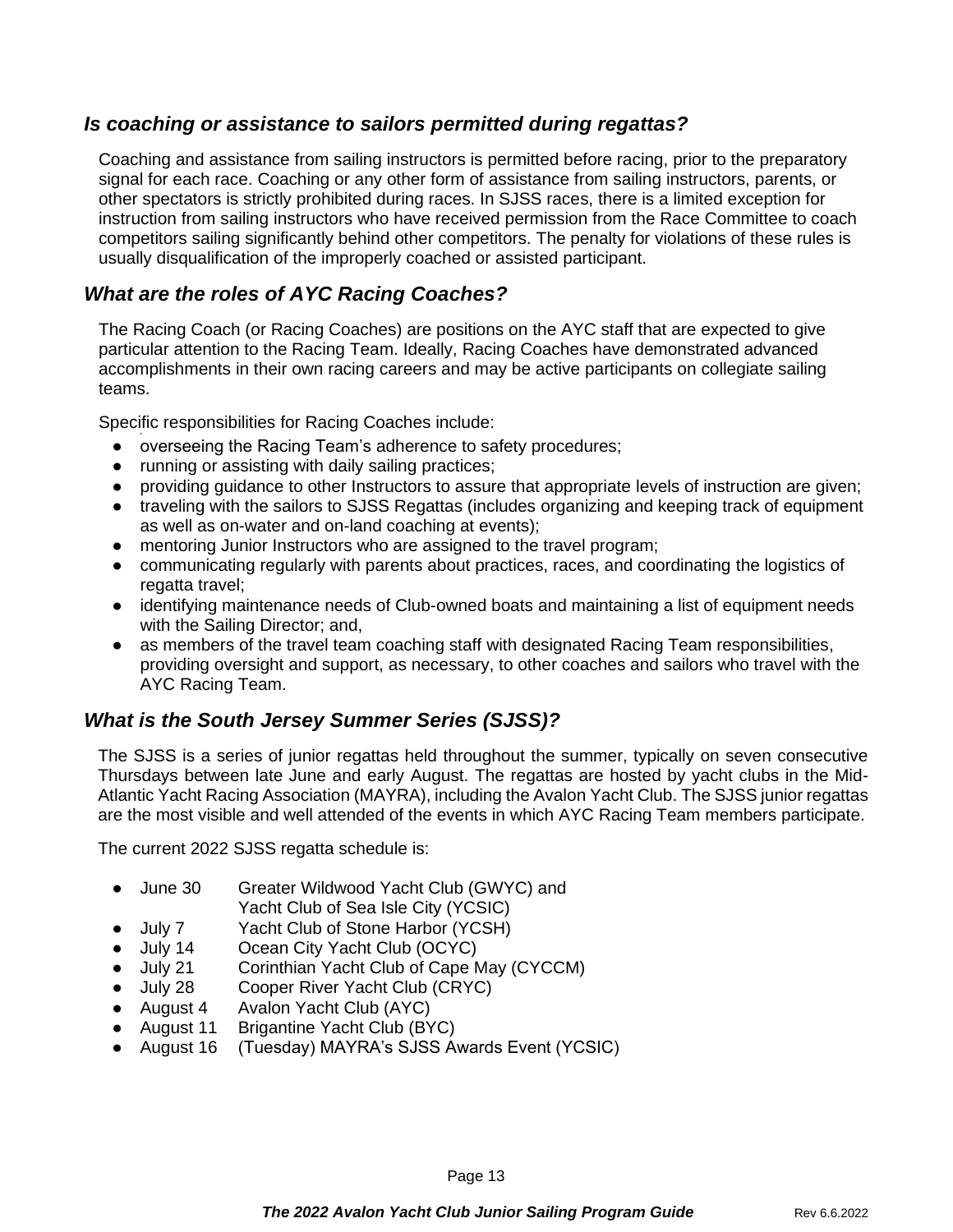# *When does a sailor on the Racing Team need to commit to sail in a particular regatta?*

For the Thursday MAYRA SJSS regattas, AYC sailors planning to race with the team must commit by the start of the sailing program at 10 am on the Tuesday before the particular regatta. This deadline allows the Sailing Director time to organize the necessary logistics for the weekly roster of travel sailors, including the assignments of Instructors, the allocations of trailer space, and drivers' assignments. It is difficult to add boats (or remove them from trailers) and move equipment at the last minute, and it is especially hard to add trailers that have not been pre-planned.

For regattas other than those in the MAYRA SJSS, deadlines are established and communicated on an event-by-event basis.

## *Where and how does a sailor register for a Regatta?*

The Racing Team does NOT register sailors for away regattas.

In past years, registrations for MAYRA SJSS regattas have been completed online through the SJSS regatta webpages on U.S. Sailing's www.regattanetwork.com website. The easiest path to those webpages is via the direct links on MAYRA's mayra.org website. Sailors' parents or guardians should complete registrations before race days.

Sailors' names and their sail numbers are needed for registration. Registration fees are paid by credit card, and there is usually a different fee for single-handed boats (Optimists, Lasers, and Sunfish) and double-handed boats (Club 420s).

Some regattas allow on-site registration. Those registrations often come with an additional fee and are not guaranteed, so advance registration is highly recommended.

## *Are there age or other qualifying requirements for regattas?*

Yes. Qualifications for events are typically publicized in the Notice of Race and any other rules or regulations applicable to the particular regattas.

For the MAYRA South Jersey Summer Series, the age requirements are as follows:

- Optimist age requirements adhere to the US Optimist Dinghy Association (USODA) class rules. The competitive Optimist Dinghy fleet is grouped in three divisions based on the ages of competitors on the first day of the scheduled competition (*i.e.*, June 30, 2022):
	- o White Fleet: 10 years old or younger
	- o Blue Fleet: 11 or 12 years old
	- $\circ$  Red Fleet: 13, 14, or 15 years old and shall not have reached their 16th birthday in the current calendar year (i.e., sailors who will turn 16 in the current year have aged out of the class).
	- $\circ$  Sailors up to 15 years old may participate as Green Fleet sailors. The purpose of the Green Fleet is to encourage novice sailors, and the USODA's policy is to present "Participation Awards" to all skippers sailing Green Fleet. A sailor is only eligible to race in Green Fleet for one season, after which he or she should join the appropriate fleet based on his or her age.
- Laser 4.7, Laser Radial, RS Feva, Club 420, and Sunfish sailors may be 18 years old or younger, and no sailor may turn 19 years old at any time during the summer series.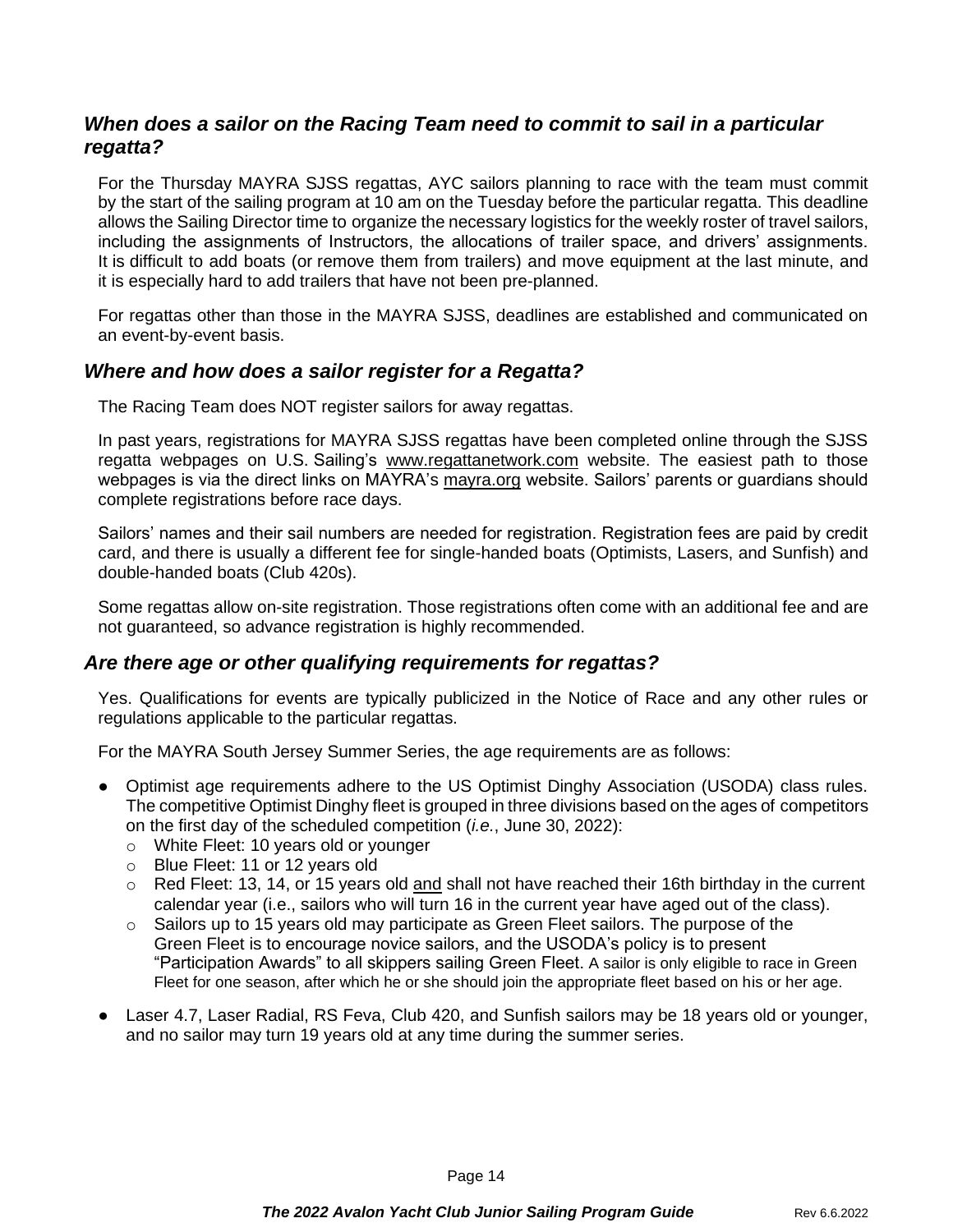# *For Optimist sailors, what are the differences between the "Green," "White," "Blue," and "Red" Fleets?*

The answer to this question has two parts.

Sailors are grouped in the White, Blue, and Red Fleets based upon their ages in accordance with the categories established by the US Optimist Dinghy Association (USODA) and described in response to the previous question. At regattas, sailors in the White, Blue, and Red Fleets typically sail together at the same time and on the same racecourses, though awards are usually given out for placements within the distinct White, Blue, and Red Fleets.

The Green Fleet is separate from the White, Blue, and Red Fleets. Green Fleet sailors are usually beginner sailors of any age up to age 16. Green Fleet races are run separately from the White, Blue, and Red Fleet races, and they are usually shorter and closer to shore. The purpose of the Green Fleet races is to introduce younger and less experiences sailors to competitive racing in a fun and low-key setting. After gaining experience and confidence in Green Fleet races, sailors can be better prepared to join the main Optimist Fleet and sail with the combined White, Blue, and Red Fleets.

# *What is the usual plan for away regattas? For example, when are boats loaded on trailers, when is the equipment packed, and how do we travel?*

Depending on who signs up for a particular Thursday regatta, the Sailing Director prepares a list of assignments for trailers and hauling of sails, spars, blades, bailers, and other needed equipment. The list is usually distributed by email to Racing Team parents late Tuesday or early Wednesday before regular Thursday SJSS regattas.

Assignments are usually made, if possible, so that trailers and vehicles transporting equipment contain consistent sets of gear (e.g., Lasers and Laser equipment (sails, blades, masts, booms, and dollies) are packed and transported together in one vehicle or in a combined set of vehicles that caravan together). This serves several purposes, including helping sailors know where their gear is packed, helping adults know what gear they have, and being more efficient when we arrive at the regatta sites as the different classes of boats sometimes unload and rig in different areas.

The parents or guardians of Racing Team members who participate in the SJSS regattas are expected to share the work of trailering boats, hauling equipment, and transporting sailors on Thursdays. Assignments are made weekly based on availability. Boats and equipment are usually loaded on trailers and packed in vehicles on Wednesday afternoons at the Club.

Those transporting equipment in their vehicles to a SJSS regatta should plan to be at the Club on Wednesday afternoons to load equipment at the end of the sailing program hours. We usually then meet at a designated time on Thursday mornings to confirm that all sailors, boats, and equipment are accounted for, to connect trailers, and to caravan to the regatta site.

For races other than the MAYRA SJSS regattas, similar plans are usually made based upon the details of those events and the sailors who participate.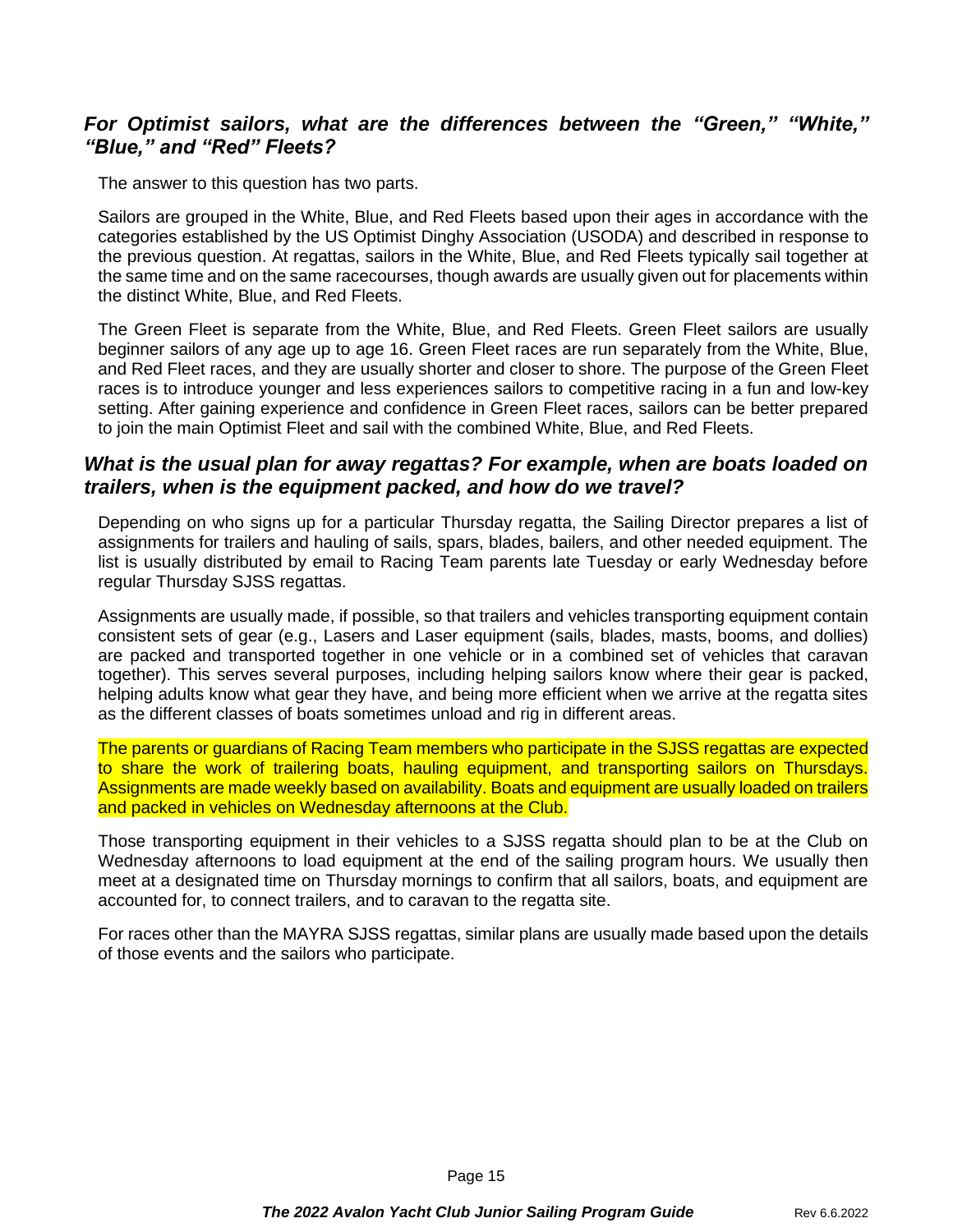# *Does the AYC Racing Team transport everyone's boat to regattas every week?*

Yes, usually. The Club is working to continue doing so, but it can only do so with help on race days from Racing Team parents.

More specifically, the Racing Team has been fortunate to accommodate in recent years almost all sailors who have wanted to sail in the SJSS junior regattas on Thursdays through the summer. AYC's high levels of participation at regattas has been possible because of the support from the Club and its Members.

To move boats to other yacht clubs at which regattas are held, the Racing Team relies on a mix of Club-owned trailers, Member-owned trailers, and enough parents ready and willing to tow boat trailers, haul equipment, and transport sailors to and from the regattas. That has allowed the Racing Team to support dozens of sailors on the water at the away regattas.

The Club continues to make investments in equipment with the expectation that interest in our Racing Team will continue for the foreseeable future. One resource the Club does not control, however, is the number of parents ready and willing to tow boat trailers. Almost all our trailers are pulled by parents. Accordingly, all parents are asked to tow, if at all possible.

We remain cautiously optimistic that we will continue to transport all interested sailors' boats to away regattas. In the event that trailer spaces become limited, decisions for the travel team will be made on a weekly basis by the Sailing Director in consultation with the Sailing Committee Chairperson (if necessary) based upon priorities set by the Sailing Committee.

#### *What do I need to know in order to tow a trailer to and from regattas?*

Many Racing Team parents who tow trailers to regattas had never towed anything behind their vehicles before they started helping the Racing Team. Many learned from the parents of older racers who preceded them on the team and are now passing to parents of younger racers their knowledge about securing couplers to ball hitches, attaching safety chains, and checking brake light electrical connections. (Most of the Club-owned and Member-owned trailers have couplers with sockets designed to fit either a 1-7/8 inch or 2-inch trailer ball, with four pin electrical connectors.)

The Club maintains the Club-owned trailers, and Members maintain the Member-owned trailers. Trailers are numbered, and any problems (e.g., burned out bulbs, low tire pressure) should be reported to the Sailing Director so that repairs or adjustments can be made promptly.

Trailers are kept in the boatyard at the northeast corner of the Club property. Before regattas, they are almost always picked up there. After regattas, the trailers (still carrying boats) should be parked there, pushed back as far as possible to be outside of the normal traffic pattern and allowing maximum weekend parking at the Club.

Travel to some away regattas includes travel through tolls on the Garden State Parkway. A normal EZPass tag can be used while towing a trailer. However, it is recommended that drivers use their EZPass tags in the combined EZPass/Cash toll lane (with the attendant present) to confirm that the trailer is accounted for. A mis-read in the high speed EZPass lane can result in an inappropriate charge which then needs to be challenged. While such charges have been successfully challenged in the past, the preferable course is to avoid them in the first instance.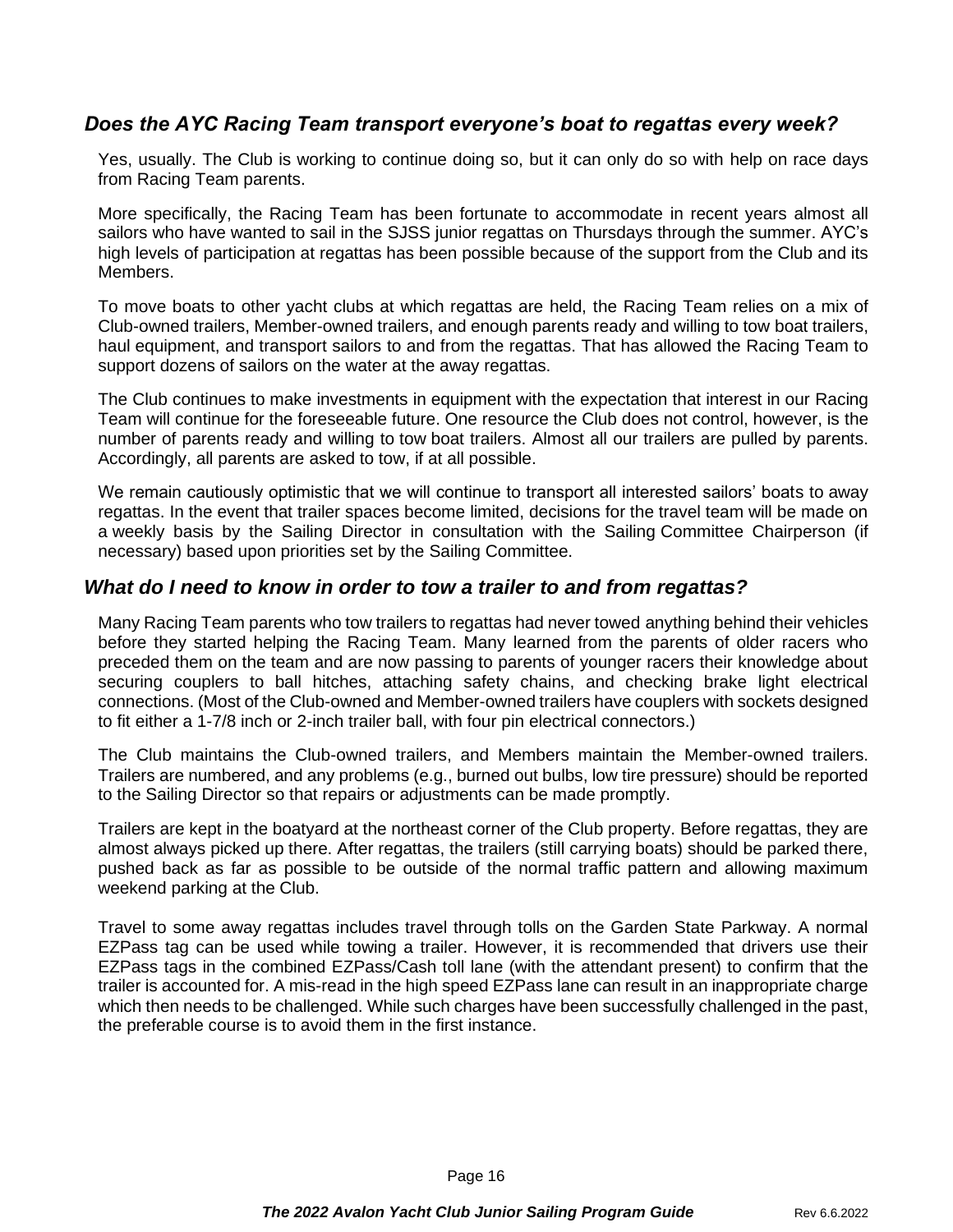# *What do I need to know if I help ferry equipment to and from regattas?*

Sails, blades, bailers, dolly handles, and other equipment transported in vehicles (as opposed to on or in trailers) are usually packed and loaded in cars the afternoon before regatta days.

When equipment is brought back to the Club after regattas, sailors should help move the gear neatly into the shed on southeast side of the Club property. All Racing Team equipment is stored in the shed until it is next used on weekends or the following Monday mornings. Because the shed is used regularly, it should be kept as organized and accessible as possible. No equipment should be stored in the Youth Room.

While efforts are made to plan reasonably based upon available information, it is always appreciated when sailors, instructors, and adults can remain flexible to the extent plans change or unforeseen challenges need to be overcome.

## *What do sailors need to do before regattas?*

Before the regattas, sailors need to:

- make sure their registration for the regatta is complete, and make sure their commitment to sail in the regatta is communicated to the Sailing Director on time;
- help load their boat (and others) on assigned trailers, help pack equipment in assigned vehicles, know where their equipment is, and know they have all equipment needed for the regatta;
- know how they are traveling to the regatta, and know who their supervising adult will be;
- make sure they are and will remain responsible for themselves, their equipment, and their personal belongings (*e.g.*, life jacket, sunscreen, water bottle, water shoes, extra clothes, etc.). Making sure that all personal equipment and belongings are clearly labeled is especially important given the number of sailors at away regattas;
- Read and be familiar with the Notice of Race and any Sailing Instructions; and,
- Prepare to race.

Importantly, while Instructors and parents help sailors load and transport boats and gear for the away regattas, sailors are ultimately responsible for having all their equipment, knowing where it is, and making sure they have everything they need.

## *Do parents need to stay with their junior sailors at travel regattas?*

Yes, or they need to arrange for someone who will be present to act in their place if it is needed for any reason.

The Racing Team coach and Instructors who travel with the Racing Team to away regattas are typically on the water during races and cannot easily attend to sailors who need to come in early for any reason. Parents and guardians often organize with others to share coverage.

#### *What are the racing rules at the regattas?*

The Racing Rules of Sailing always apply to the races in which the Racing Team participates, subject to modifications and/or supplements in the Notice of Race for the regatta and the Sailing Instructions published by the organizing club. The Notice of Race is usually available well in advance of the regattas and available on the SJSS regatta webpages accessible through MAYRA's website (mayra.org).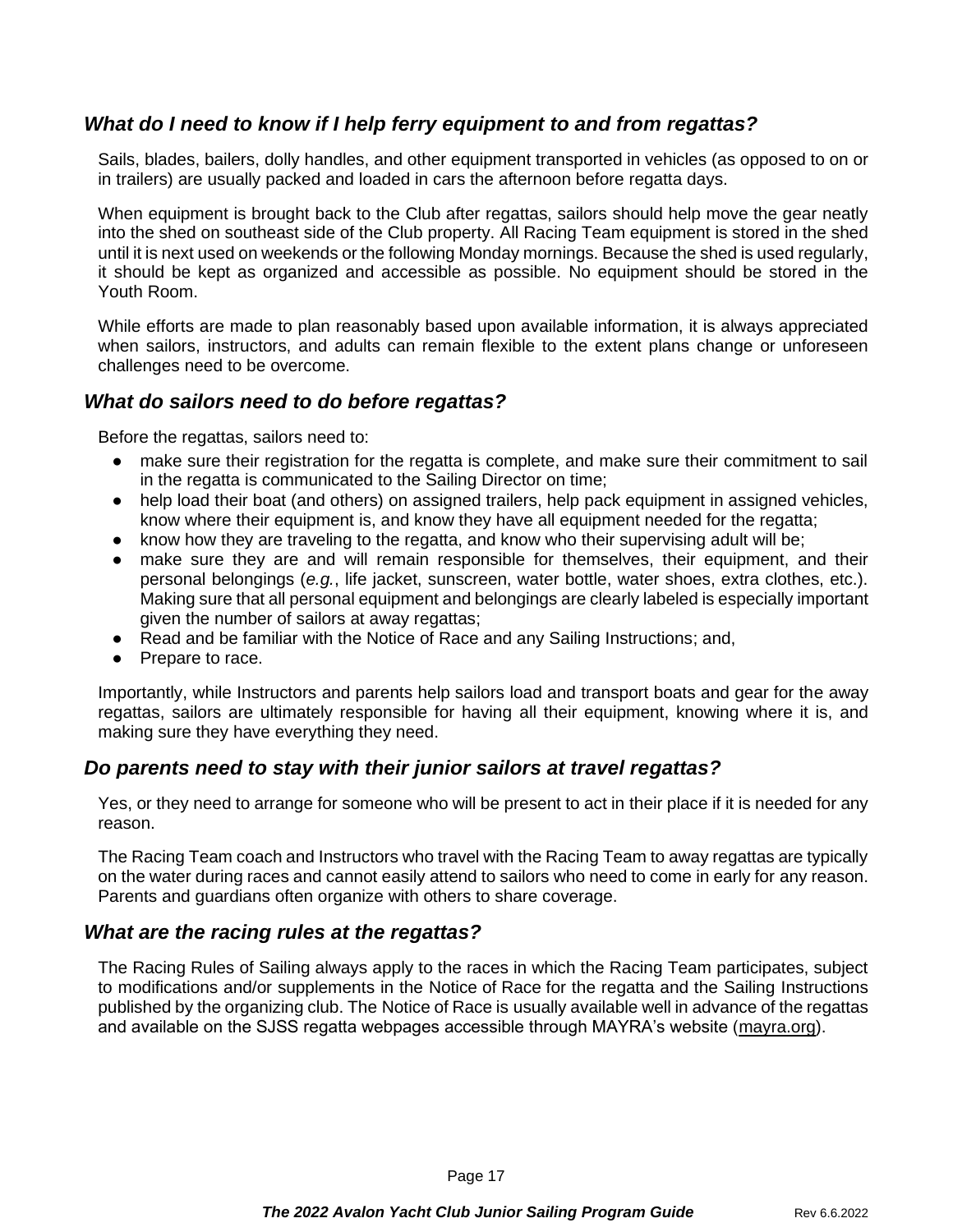## *What do sailors need to do after regattas?*

After racing but before leaving the away regatta sites, AYC sailors are responsible for making sure that their boats and equipment are loaded for the return trip to the Club. Instructors and parents help with the movement of boats and equipment and ensure that gear on trailers is properly secured, but the sailors are responsible for making sure their gear is packed for the return trip. Sailors are also expected to clean up after themselves, including disposal of any trash and collection of all personal belongings.

**After returning to the Club from regattas, sailors are responsible for having their boats unloaded and their equipment collected before the start of the sailing program at 10 am on the following Monday morning**. The unloading of boats and the collection of equipment should be done on the sailors' own time to avoid lost time. Too much time has been spent on Monday mornings in past years unloading boats left on trailers since the previous Thursday. That time is better spent sailing.

Many sailors who compete in Thursday's MAYRA SJSS regattas use the Club's weekend regattas as occasions to unload their boats and opportunities to race again.

# *When is the AYC Junior Regatta, and how does it affect the regularly scheduled AYC Program?*

The Avalon Yacht Club Junior Regatta on **Thursday, August 4, 2022**. As we prepare to welcome scores of junior sailors from other clubs and their families, we aim to repeat the great events that we have hosted in previous years. Accordingly, we will again need volunteers to help put our best foot forward.

Parking will be limited on AYC Regatta race day because of the space that will be needed for the unloading and rigging of all participants' boats.

# *What other races at AYC are there for Optimists, Sunfish, Lasers, and Club 420s?*

There are seven competitive weekend intraclub regattas at the Club, including five that constitute the "AYC Summer Series" that are the basis for perpetual awards presented on Family Night. All seven of those regattas are open to junior sailors in the Optimist, Sunfish, Laser, Feva and Club 420 classes.

The seven intraclub weekend regattas for 2022 are:

| $\bullet$ | <b>Memorial Day Regatta</b>         | <b>May 29</b> |
|-----------|-------------------------------------|---------------|
| $\bullet$ | Independence Day Regatta            | July 3        |
| $\bullet$ | Past-Commodores' Regatta            | July 10       |
| $\bullet$ | Pirates' Regatta                    | July 17       |
| $\bullet$ | <b>AYC Foundation Pizza Regatta</b> | August 7      |
| $\bullet$ | Commodore's Regatta                 | August 13     |
| $\bullet$ | Labor Day Regatta including         |               |
|           | Mothers, Fathers and Old Timers     | September 4   |
|           |                                     |               |

Additional details about those regattas are described below in Section 4.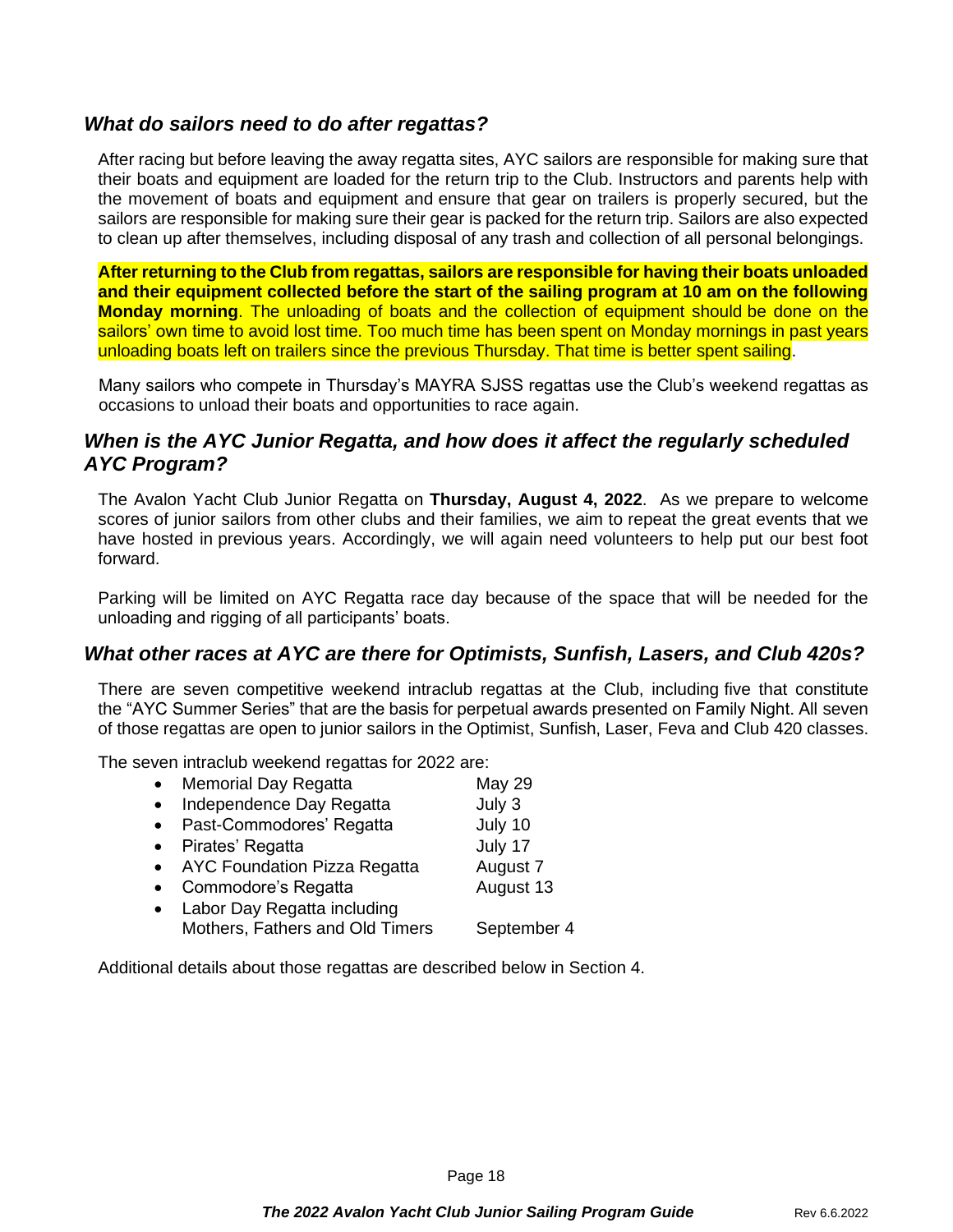# *What other races away from AYC are there for members of the Racing Team?*

Other regattas in New Jersey at which Racing Team members may sail in the summer of 2022:

- July 8 Powder Puff Regatta at the Metedeconk River Yacht Club. Popular girls-only event with races for Optimists, Sunfish, Lasers, and Club 420 Fleets
- July 18-19 Junior Olympics at the Island Heights Yacht Club. Large regional regatta open to Optimists, Sunfish, Lasers and 420s
- August 2 No More Tears Regatta at Toms River Yacht Club Sailors 10 years old or younger, 3 years or less in a sailing program.
- August 14-16 New Jersey Optimist State Championship at Brant Beach Yacht Club. Competitive, Optimist-only event recommended for the more advanced Optimist sailors.

Additional details for each of these events is published by the regatta organizers in their Notices of Race. The extent to which the Club will support these events—potentially in coordination with other MAYRA clubs—will be determined on a case-by-case basis after considering the interest from Racing Team sailors.

# *What are the Racing Team Parents' Meetings?*

Parents or guardians of Racing Team members are asked to attend a meeting held on the first Monday of each sailing session. The purposes of the meetings are to discuss plans for the upcoming regattas, to share information, and to identify any issues to be addressed before they become problems.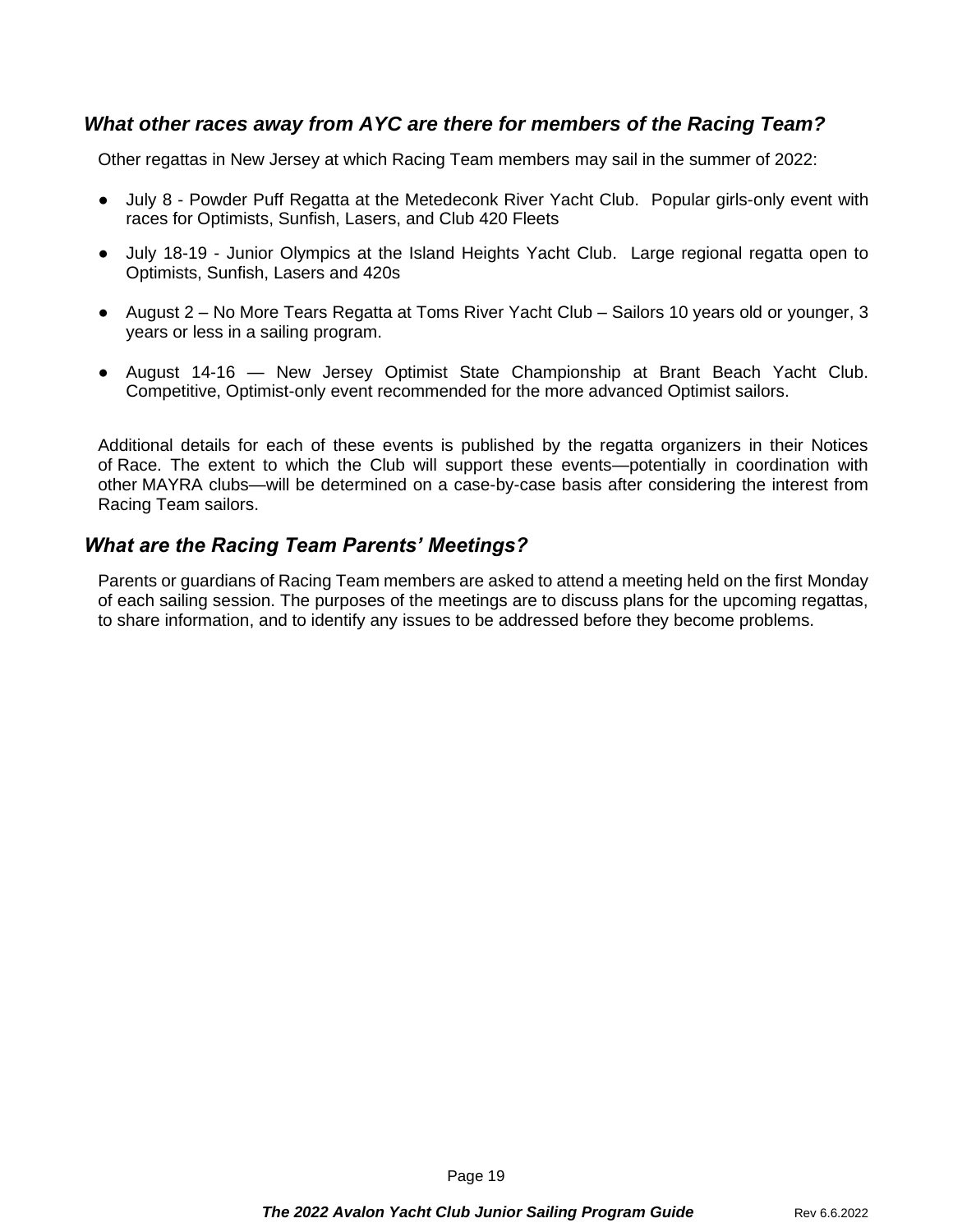# *What are AYC weekend regattas for Optimists, Sunfish, Lasers, RS Feva, and Club 420s?*

The seven weekend AYC intraclub regattas for 2022 are:

| Sunday, May 29 at 1 pm     | Memorial Day Regatta                                     |
|----------------------------|----------------------------------------------------------|
| Sunday, July 3 at 1 pm     | Independence Day Regatta ("AYC Summer Series" #1)        |
| Sunday, July 10 at 1 pm    | Past-Commodores' Regatta ("AYC Summer Series" #2)        |
| Sunday, July 17 at 1 pm    | Pirates' Regatta ("AYC Summer Series" #3)                |
| Sunday, Aug. 7 at 1 pm     | AYC Foundation Pizza Regatta ("AYC Summer Series" #4)    |
| Saturday, Aug. 13 at 10 am | Commodore's Regatta ("AYC Summer Series" #5)             |
| Sunday, Sept. 4 at 1 pm    | Labor Day Regatta including Mother, Fathers & Old Timers |

The times listed are the start times for the Skippers' Meetings. All sailors' boats should be rigged and ready before the Skippers' Meetings so that boats can launch immediately after the meetings.

# *Who is invited to sail in the AYC weekend regattas?*

The weekend regattas are open to all AYC sailors, regardless of age.

## *What classes of boats participate, and in what divisions?*

Optimists, Sunfish, Lasers, RS Fevas, and Club 420s all race in the following divisions:

- $\bullet$  Club 420s
- RS Fevas
- Lasers: Full, Radial, and 4.7 classes, each with Adult & Junior (under age 16) divisions
- Sunfish class: Master, Alumni (under age 40), and Junior (under age 16) divisions.
- Optimists: Opti sailors are grouped into Gold and Silver Fleets, divided by skill level (not age).

## *What is the format of the weekend regattas?*

Up to three races are run for each class, and scoring is based on a sailors' overall finishes.

## *How does a sailor register for the weekend regattas?*

Sailors register by showing up at the Club on race days and adding their names and sail numbers to the sign-up sheet. Registration usually opens forty-five minutes before the scheduled Skippers' Meeting start time.

## *Is there a fee to participate in the weekend regattas?*

No. There are no fees for the AYC weekend regattas.

For most regattas, awards are announced at a lunch for sailors and their guests after the races. Everyone is welcome and lunch is optional, though there is a food charge for those who have lunch.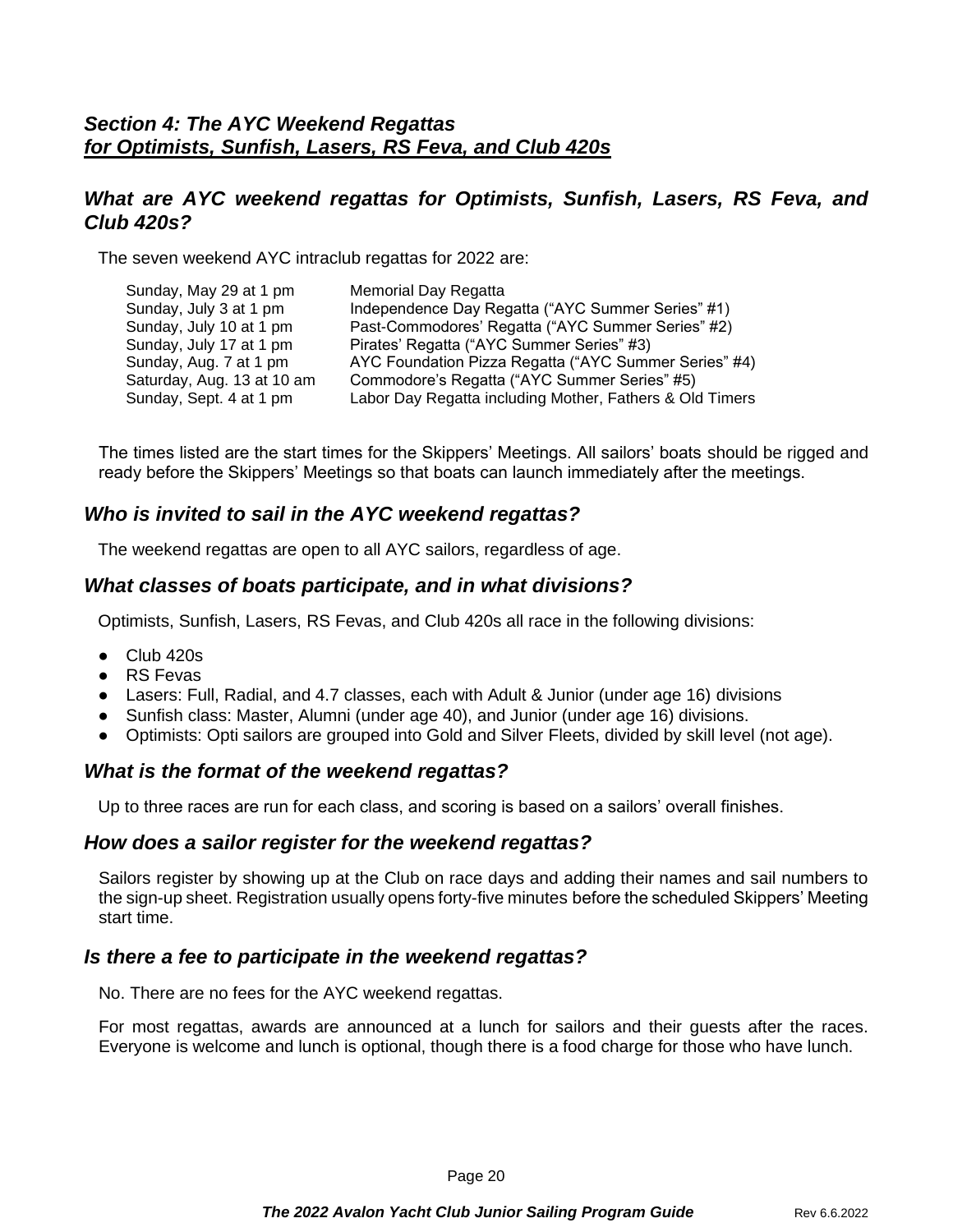#### *Who runs the weekend regattas?*

The weekend regattas are run by Club Members who act as Principal Race Officers and Race Committee Members, operate patrol boats, and keep score. The Club typically assigns two or three Instructors to assist with each regatta, and the AYC Volunteer Fleet often assists as start/finish boats and patrol/mark boats.

The more Club Members participate, the easier it is to run the races and the more fun we have. Members with boats are invited to join the Volunteer Fleet. Members who stay on land are often helpful unloading any needed boats from trailers and overseeing the launch ramp. No experience is required, and all help is welcome.

#### *Do junior sailors need adult supervision at the weekend regattas?*

Yes. Junior sailors need a parent or other designated adult at the Club during the races.

#### *What are the rules for the weekend regattas?*

The weekend regattas are conducted in accordance with the Racing Rules of Sailing, as modified by the Notice of Race and the Sailing Instructions. And while rules apply, the regattas are friendly competitions among Club Members, run by Club Members, for Club Members. Accordingly, the races are conducted in a relaxed atmosphere. We follow the rules and keep score, and we do so among friends.

#### *Are there awards at the weekend regattas?*

Yes. Sailors, families, and friends gather after the races for an awards presentation, usually with food. Also, Club perpetual awards are presented on Family Night based on sailors' performance in the five "AYC Summer Series" regattas that are five of the eight weekend regattas.

## *Where is there more information about the AYC weekend regattas?*

Additional information is in the AYC Notice of Weekend Races – 2022. That Notice of Race is reprinted here as Appendix E.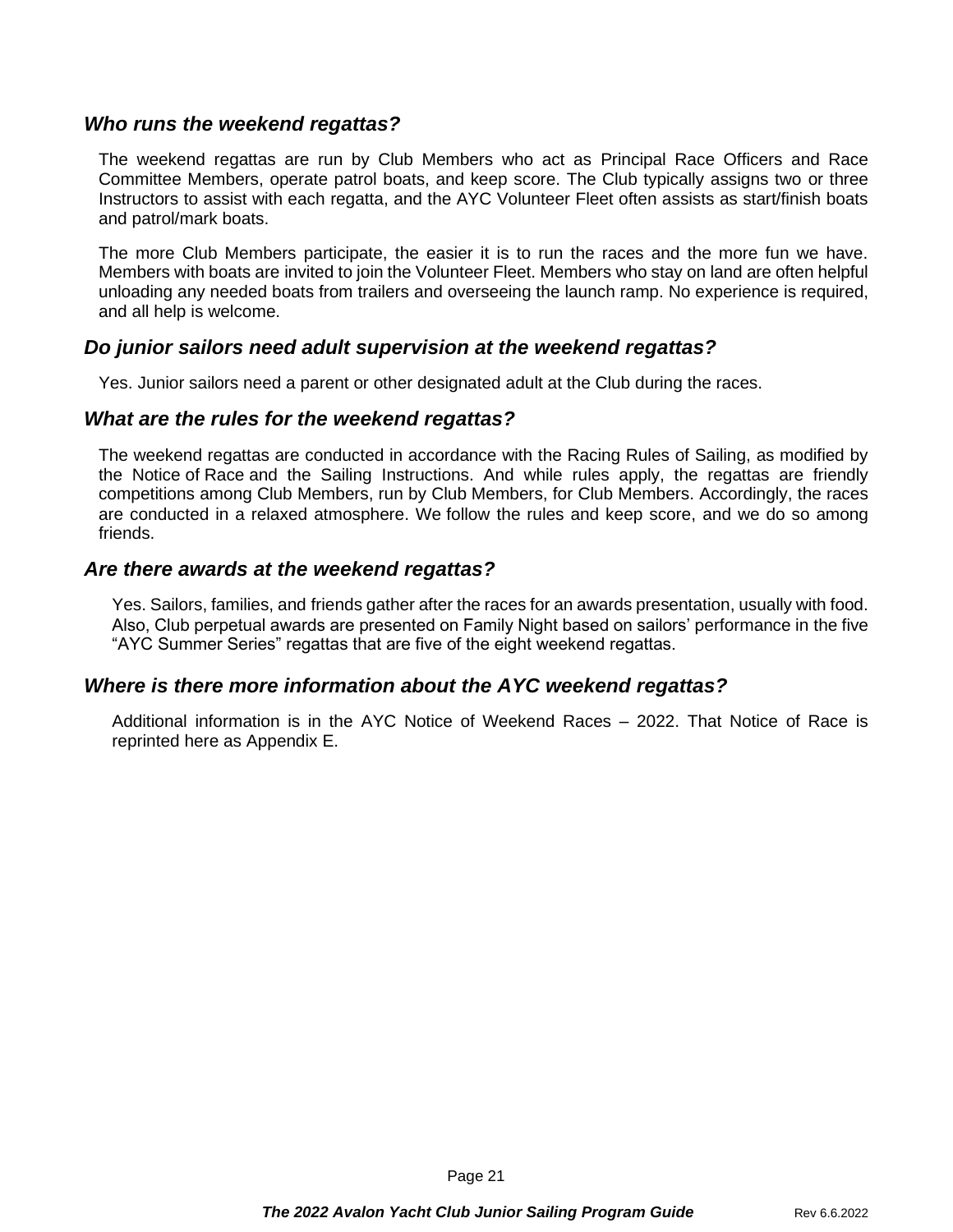# *Section 5: AYC Equipment Use & Care*

Policy Statement: AYC owns several sailboats (Optimists, Sunfish, Lasers, RS Fevas, and Club 420s). If these boats are not chartered by sailors in the Junior Sailing Program, they will remain available for use by Members during Club-sponsored weekend regattas. Members are responsible for any damage that an AYC boat and/or its equipment may incur while in use by the Member. Instructors will inform parents if an AYC boat has been damaged by their sailor, and that Member will be responsible for the repair or replacement of the damaged equipment. It is important for sailors and parents to understand that equipment damage is an inherent part of sailing. Sailors should never store their personal boats on AYC dollies. AYC also has several trailers for use by the racing teams. The Sailing Director must grant permission for use of any trailer.

# *Can Club Members' children use AYC owned sailboats for the weekly sailing program?*

As is described above in Section 2: (a) AYC-owned Optimists may be used by children in the Introduction to Sailing and Level I Optimist classes, and (b) a small number of Lasers, Sunfish and Club 420s are available for rent from the Club and may be used by sailors in the Junior Sailing Program. Those are the only circumstances in which AYC-owned boats may be used during the weekly sailing program.

# *Are AYC boats that are rented for the summer available for use, or are those boats solely for those who rent the boats throughout the rental period?*

Boats which have been rented by participants in the Junior Sailing Program are not available for use by any other Member for any purpose.

# *If a Club Member wishes to use a Club-owned boat at a Club-sponsored event, how does he or she know which boat to use and where the equipment (e.g., sails and blades) is stored?*

Requests to use a Club-owned boat at a Club-sponsored weekend regatta may be sent to the Sailing Committee Chairperson at [avalonsailing@gmail.com.](mailto:avalinsailing@gmail.com)

# *The Club owns a Flying Scot and a J24. What are these sailboats used for?*

The Club-owned Flying Scot was donated to the Club for the purpose of building the Flying Scot Fleet. Any member who would like to learn more about the Flying Scot Fleet, including the use of the clubowned Flying Scot, should contact our Fleet Captain Phil Berger at berger@bergerlawpc.com

The Club-owned J24 is for the exclusive use of the Junior Sailing Program. The Sailing Director and the most senior Instructors are responsible for the use of the J24. Under their guidance, that boat may be available to some classes within the Junior Sailing Program on various days throughout the summer. The J24 may also be used by a team of AYC Instructors in MAYRA offshore regattas. AYC Members may not rent or borrow the Club's J24.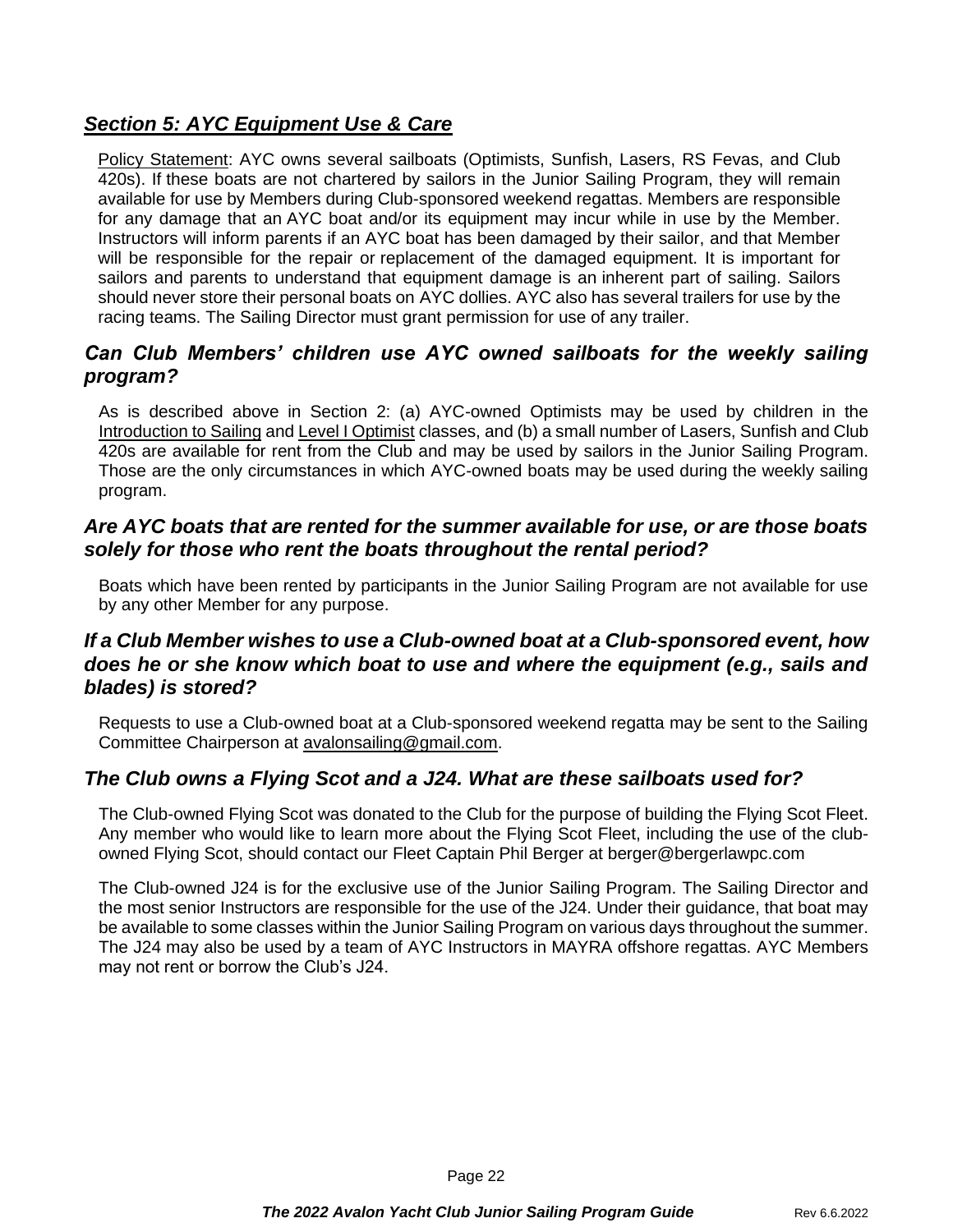# *Section 6: Communications*

# *In what ways is information about the AYC Junior Sailing Program communicated?*

- *The Junior Sailing Program Guide*: This Guide is intended to be a collection of information about the Program.
- *The Junior Sailing Program Welcome Letter*: The Sailing Committee prepares annually and publishes on the AYC website a letter announcing Program plans for the upcoming summer, including information about Program registration. The welcome letter can be found on the AYC website under "Junior Sailing"
- *The AYC Racing Team Information Sheet*: The Sailing Committee prepares annually a short summary of AYC Racing Team information. A copy is published on the AYC website under "Junior Sailing", and reprinted here as Appendix C.
- The Registration Form: Information about the costs of the Junior Sailing Program and other registration requirements are included on the Registration Form. The Registration Form is online at www.avalonyachtclub.com in the Members' section of the website, and registrations should be competed online.
- *The AYC Sailing "Dates at a Glance"* Calendar: The Sailing Committee prepares at the beginning of the sailing season a one-page list of scheduled events that is published in the *Topsider* and reprinted here as Appendix D.
- *The AYC Calendar*: Most AYC Junior Sailing Events are listed on the AYC Club Calendar, which is published at the beginning of the season and updated regularly in the Members section of the Club website.
- The *Topsider*: Junior Sailing Program and Arts & Crafts information is often included in the *Topsider* published by the Club monthly between March and December. Electronic copies of the *Topsider* are sent to Members via email and available in the Members' section of the Club website.
- *AYC Weekly Updates*: Junior Sailing Program and Arts & Crafts information is often included in the weekly updates sent electronically to Club Members during the summer season.
- *Junior Sailing Email Updates*: The Sailing Director often circulates by email during the summer notes on current and upcoming Program activities. Parents, grandparents, and other interested Members who do not receive those emails can contact the Program Sailing Director to be added to the distribution list.
- *Racing Team Planning Emails*: The Sailing Director and/or a Racing Coach often sends Racing Team schedules, plans, and assignments via email during regatta weeks. Parents, grandparents, and other interested Members who do not receive those emails can contact the Program Sailing Director to be added to the distribution list.
- *The Avalon Yacht Club Facebook Page*: Junior Sailing Program activities are sometimes mentioned on the Avalon Yacht Club Facebook page.
- *The Avalon Yacht Club (AYC) Sailing Page*: All AYC sailors are invited to join the AYC Sailing Page on which AYC events are often publicized or celebrated, and on which AYC sailors often share sailing-related news and notes.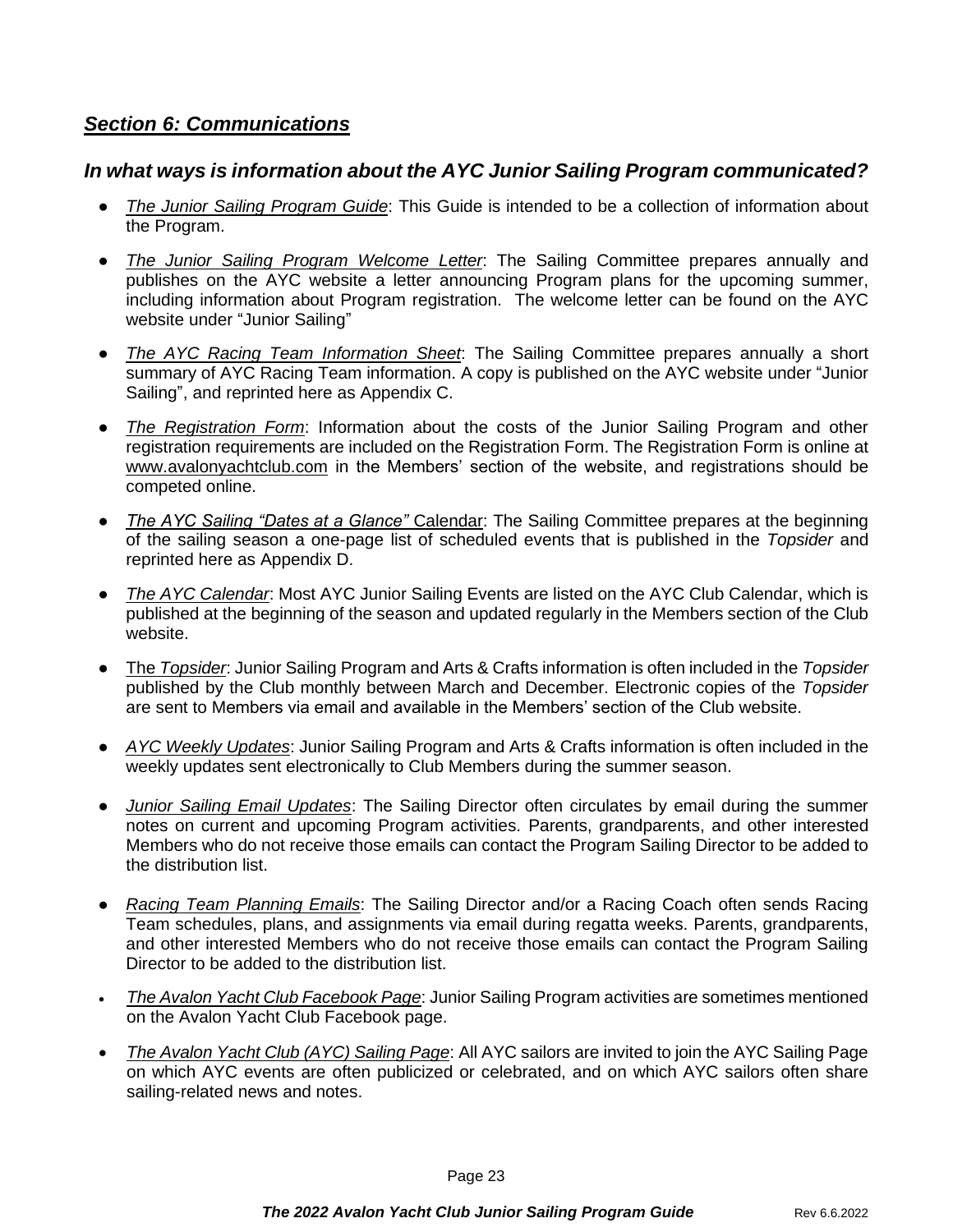# *Whom can I contact with questions about the Junior Sailing Program?*

Questions can be directed to the Sailing Committee Chairperson (at [avalonsailing@gmail.com\)](mailto:avalinsailing@gmail.com) or to individual members of the Sailing Committee (listed in Appendix F). Other parents, grandparents, and guardians of children in the Program can also be resources, especially as they are likely to have encountered over time some of the same questions that typically arise as people become more familiar with our Programs.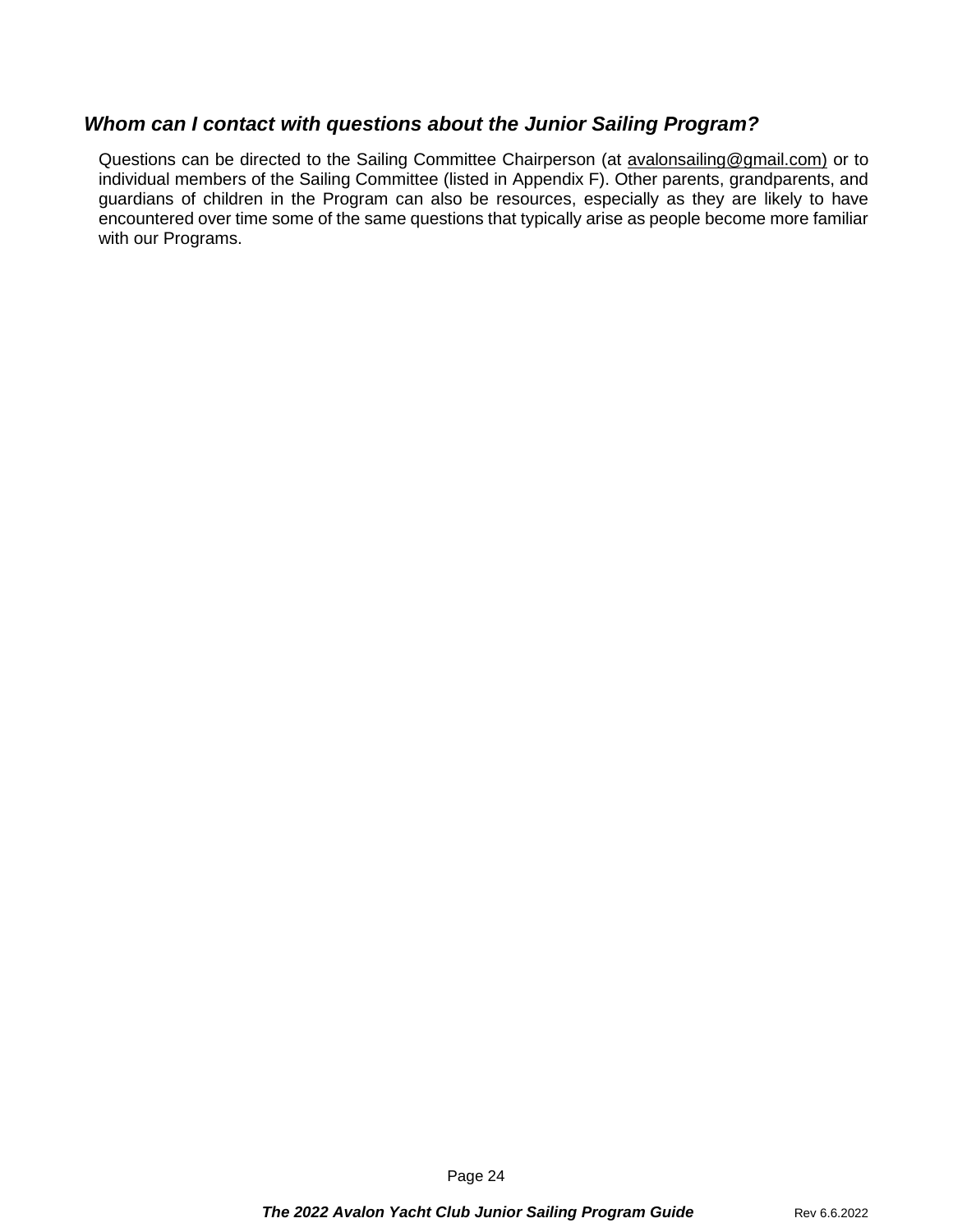# **Appendix A**

**The 2022 Junior Sailing and Arts & Crafts Program Class Guide**

**[2022 AYC Class Guide](https://avalonyachtclub.com/junior-sailing-program/class-guide/)**

# **Appendix B**

**The 2022 AYC Junior Sailing Program Code of Conduct**

**[2022 AYC Junior Sailing Program Code of Conduct](https://members.avalonyachtclub.com:8443/documents/10184/467161/2022+AYC+Junior+Sailing+Program+Code+of+Conduct.pdf/46044366-fd78-40a8-8410-222ff0cb5f1f)**

# **Appendix C**

**The 2022 AYC Racing Team Information Sheet**

**[2022 AYC Racing Team Information Sheet](https://members.avalonyachtclub.com:8443/documents/10184/467161/2022+AYC+Racing+Team+Information+Sheet.pdf/98211488-0518-4fcf-b1a4-6f4d1afac8d1)**

# **Appendix D**

**The 2022 AYC Summer Sailing Calendar "Dates at a Glance"**

**[2022 AYC Sailing Dates at a Glance](https://avalonyachtclub.com/wp-content/uploads/2022/03/2022-AYC-Sailing-Dates-at-a-Glance.pdf)**

# **Appendix E**

**The AYC Notice of Weekend Races – 2022 (for Optimists, Sunfish, Lasers, and C420s, Including the Five "AYC Summer Series" Regattas)**

**[2022 AYC Notice of Weekend Races](https://avalonyachtclub.com/wp-content/uploads/2022/03/2022-AYC-Notice-of-Weekend-Races.pdf)**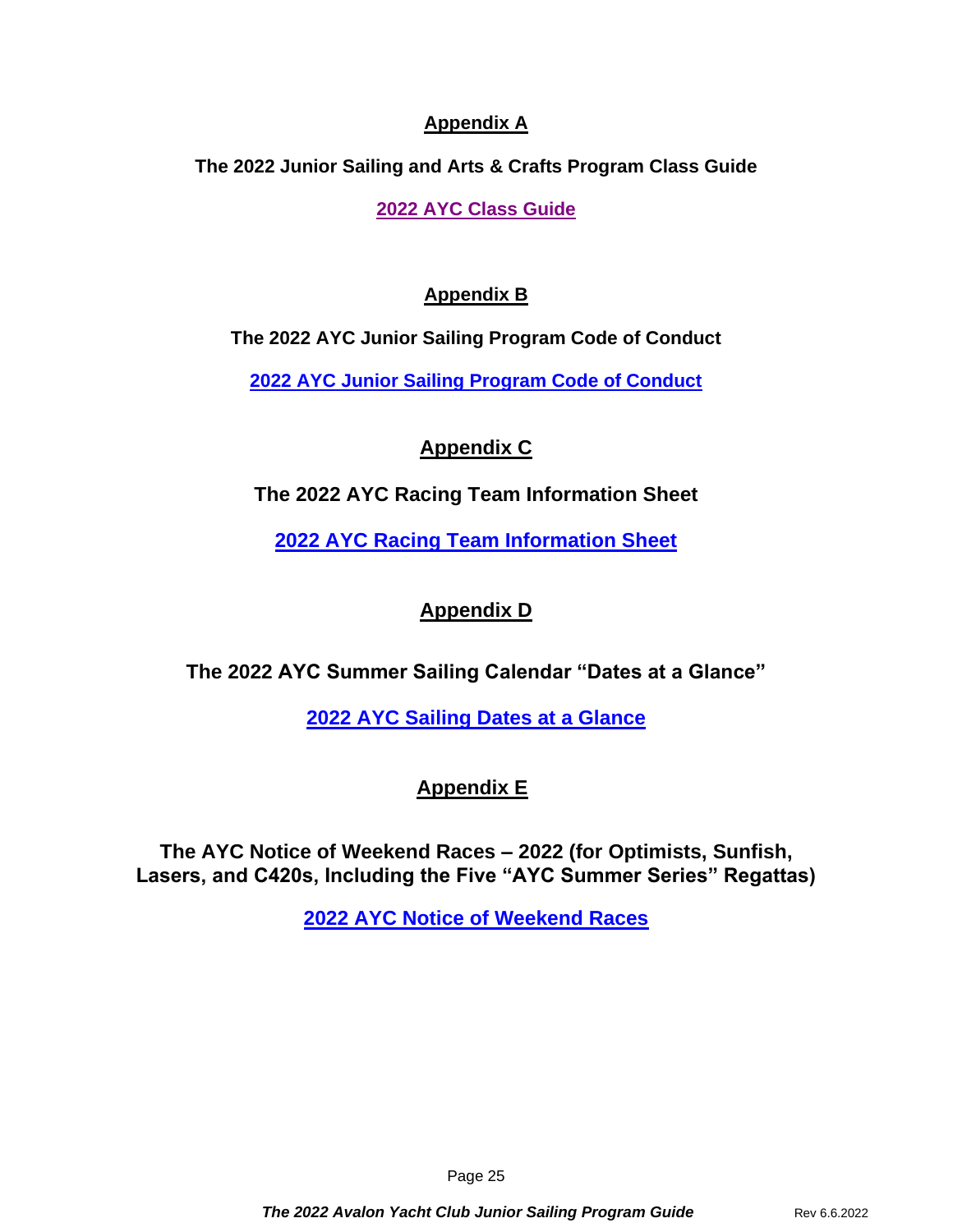# **Appendix F**

# *AYC Junior Sailing Program Contact Information*

#### **Avalon Yacht Club**

7th & the Bay P.O. Box 189 Avalon, New Jersey 08202

AYC Main Office: 609-967-4444 AYC Youth Room: 609-967-4020 AYC Website: www.avalonyachtclub.com AYC Junior Sailing Program Email: avalonsailing@gmail.com

#### **The Avalon Yacht Club Sailing Committee**

John Groskoph (Chair)

Bryan Eshelman Bob Hartel Amy Smoragiewicz Bud Thalman<br>Lee Warren between a beff Whiteway

Frank Cirii Don Echevarria Joe Loeper **Michele Lynch** Ted Lynch **Mike Mandell** Dave Mohr **Dave Mohr** Jill Mundenar Dan Ragone **Kristen Sheffer** Jeff Whiteway